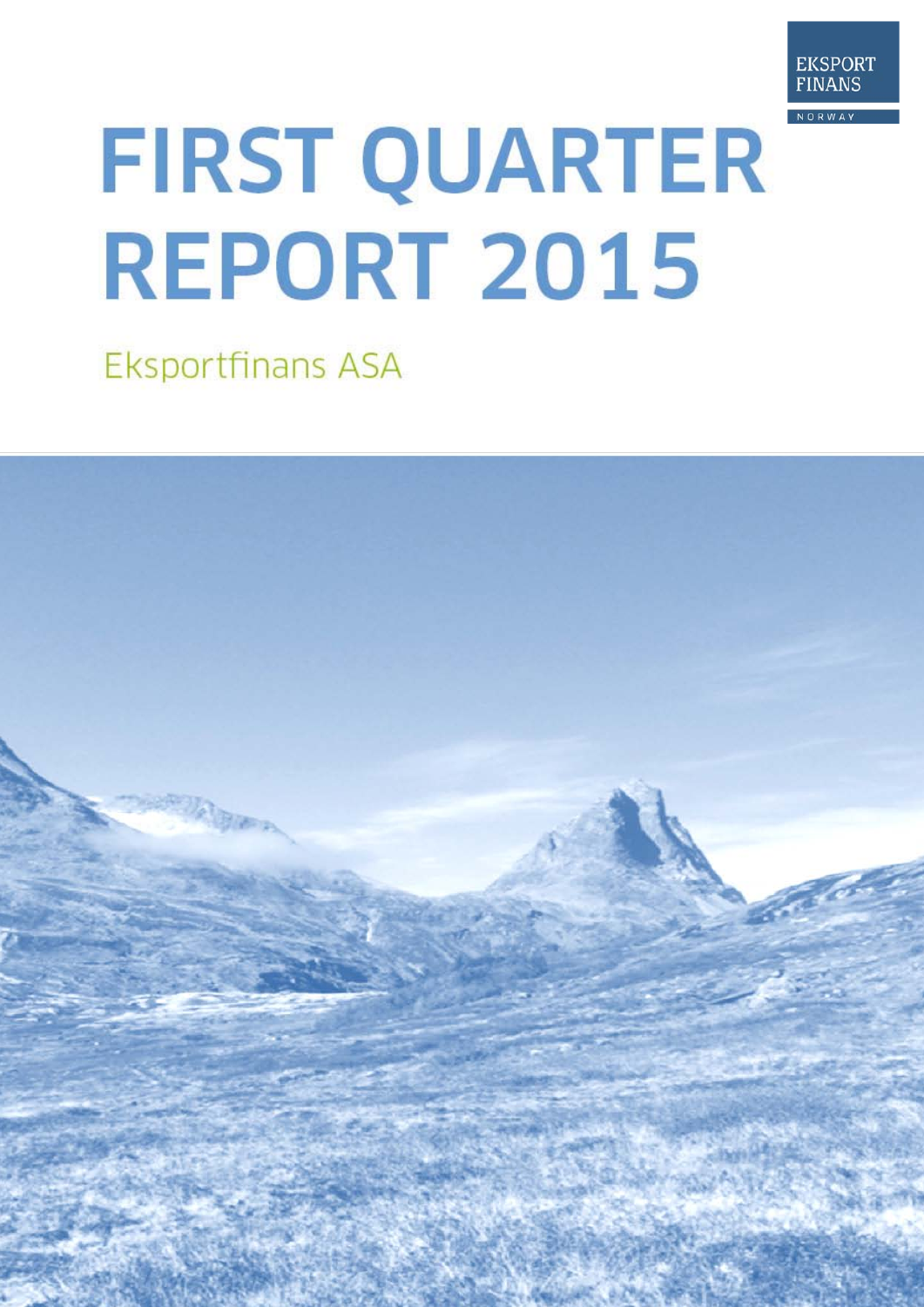| 3 |
|---|
|   |
|   |
|   |
|   |
|   |
|   |
|   |
|   |
|   |
|   |
|   |
|   |
|   |
|   |

Cover photo: Torunn Christensen (Kongen, Norway)

Some of the information herein constitutes "forward-looking statements" within the meaning of Section 27A of the U.S. Securities Act of 1933, as amended and Section 21E of the U.S. Securities Exchange Act of 1934, as amended. These forward-looking statements rely on a number of assumptions concerning future events. These forward-looking statements involve known and unknown risks, uncertainties and other factors, many of which are outside of our control, which may cause actual results to differ materially from any future results expressed or implied from the forward-looking statements. As a result, any forward-looking statements included herein should not be regarded as a representation that the plans, objectives, results or other actions discussed will be achieved. Please see the Company's Annual Report on Form 20-F filed with the U.S. Securities and Exchange Commission for a discussion of certain factors that may cause actual results, performance or events to be materially different from those referred to herein. Eksportfinans disclaims any intention or obligation to update or revise any forward-looking statements, whether as a result of new information, future events or otherwise.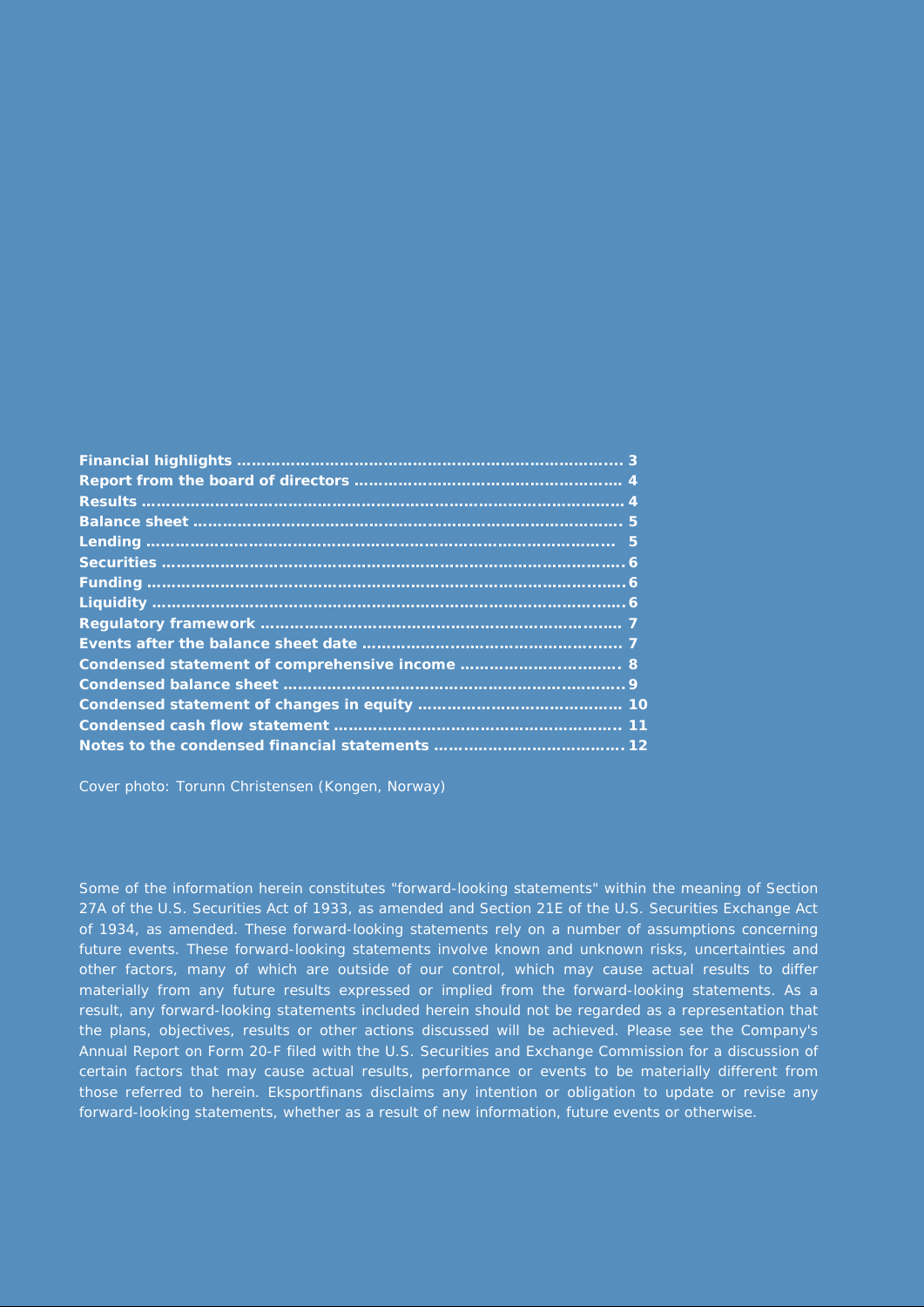# Financial highlights

The information for the first quarters of 2015 and 2014 are unaudited.

|                                                     | First quarter |          |  |
|-----------------------------------------------------|---------------|----------|--|
| (NOK million)                                       | 2015          | 2014     |  |
|                                                     |               |          |  |
| Net interest income                                 | 101           | 120      |  |
| Total comprehensive income <sup>1)</sup>            | (142)         | (1,666)  |  |
| Return on equity $^{2)}$                            | $(7.4\%)$     | (59.3 %) |  |
| Net return on average assets and liabilities 3)     | 0.34%         | 0.34%    |  |
| Net operating expenses / average assets $4$ )       | 0.14%         | 0.28%    |  |
|                                                     |               |          |  |
| Total assets                                        | 89,113        | 97,146   |  |
| Loans outstanding 5)                                | 37,462        | 51,827   |  |
| Public sector borrowers or guarantors <sup>6)</sup> | 38.6 %        | 32.1%    |  |
| Core capital adequacy                               | 25.0 %        | 37.1 %   |  |
| Capital adequacy $7$ )                              | 25.2 %        | 38.5 %   |  |
|                                                     |               |          |  |
| Exchange rate NOK/USD <sup>8)</sup>                 | 8.0895        | 5.9871   |  |

#### **Definitions**

- 1) Total comprehensive income for the period includes net losses on financial instruments at fair value which amount to NOK 265 million for the first quarter of 2015 compared to net losses of NOK 2,334 million for the first quarter of 2014.
- 2) Return on equity: Total comprehensive income for the period/average equity (average of opening and closing balance).
- 3) Net return on average assets and liabilities: The difference between net interest income/average interest generating assets and net interest expense/average interest bearing liabilities (average of daily calculations for the period).
- 4) Net operating expenses (salaries and other administrative expenses + depreciation + other expenses other income)/average assets (average of opening and closing balance).
- 5) Total loans outstanding: Consists of loans due from customers and part of loans due from credit institutions in the balance sheet. Accrued interest and unrealized gains/(losses) are not included, see notes 4, 5 and 6 to the accompanying unaudited condensed financial statements.
- 6) The ratio of public sector loans (municipalities, counties and Norwegian and foreign central government, including the Norwegian Guarantee Institute for Export Credits (GIEK) as borrowers or guarantors) to total lending.
- 7) The core capital ratio and the capital ratio are lower at first quarter 2015 compared to first quarter 2014 due to the introduction of new capital regulations reflecting CRD IV, implemented by the Norwegian Financial Supervisory Authority as of September 30, 2014.
- 8) Exchange rate at balance sheet date.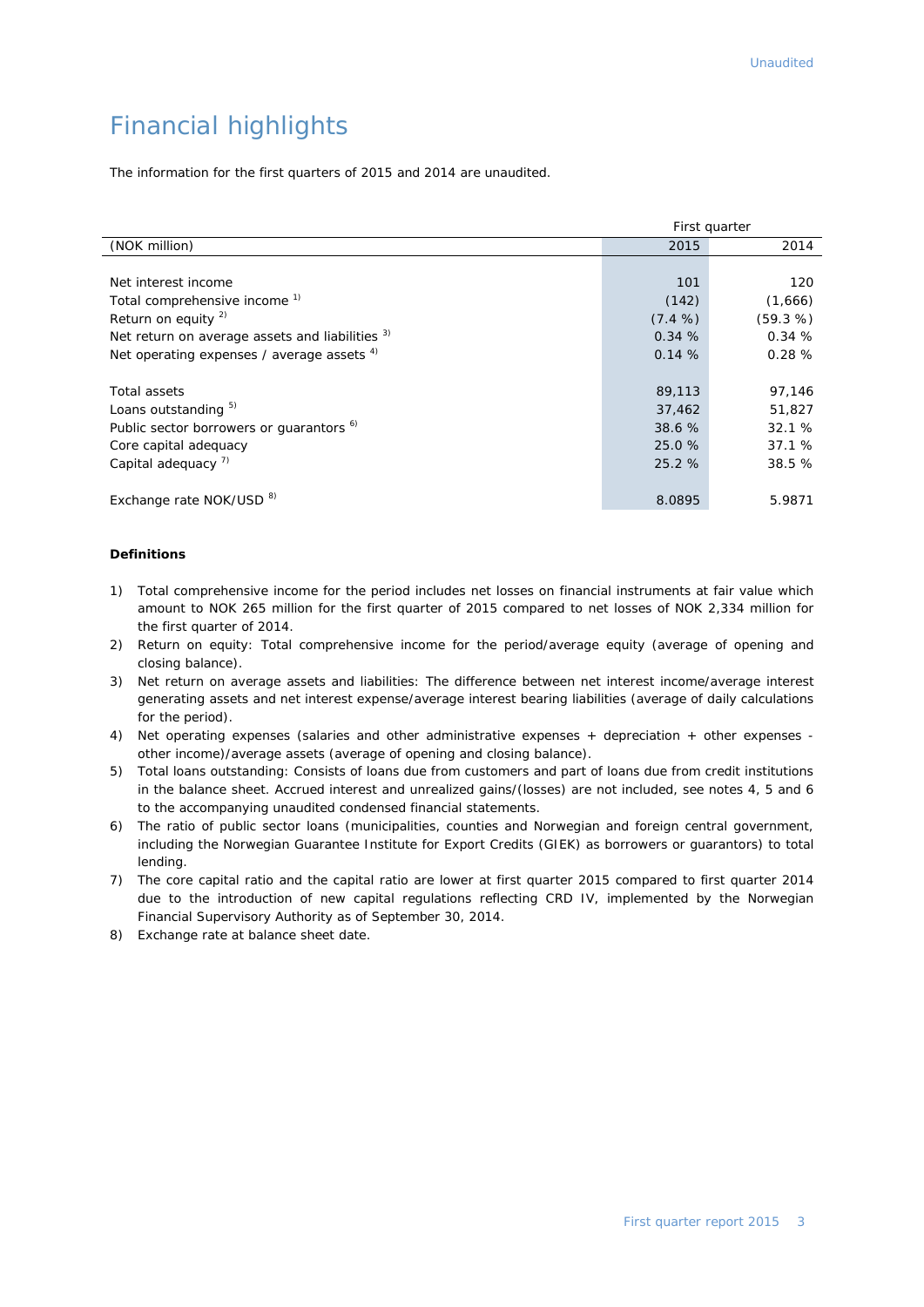# Report from the board of directors

# **Results**

## **Net interest income**

Eksportfinans performed in line with expectations in the first quarter of 2015.

Net interest income was NOK 101 million for the first quarter of 2015 compared to NOK 120 million for the same period in 2014. The lower net interest income was a result of the lower level of interest generating assets.

The net return on average assets and liabilities (see "Financial highlights" on page 3) was 0.34 percent for the first quarter of 2015, the same as for the corresponding period in 2014.

## **Profit/(loss) for the period**

Total comprehensive income in the first quarter of 2015 was negative NOK 142 million, compared to negative NOK 1,666 million for the same period in 2014. The negative figures were primarily due to the reversal of previously unrealized gains on Eksportfinans' own debt.

Return on equity was negative 7.4 percent for the first quarter of 2015, compared to negative 59.3 percent for the first quarter of 2014. This was also due to the debt-related reversal of previously unrealized gains described above.

Table 1 below shows the calculation of the non-IFRS measure of profit excluding unrealized gains and losses on financial instruments and realized losses hedged by the Portfolio Hedge Agreement ("PHA"), and the corresponding return on equity. This calculation may be of interest to investors because it allows assessment of the performance of the underlying business operations without the volatility caused by fair value fluctuations, including specifically the reversal of previously recognized unrealized gains on Eksportfinans' own debt.

Profit excluding unrealized gains and losses and excluding realized losses hedged by the PHA amounted to NOK 61 million for the first quarter of 2015. This was an increase of NOK 33 million

compared to the same period in 2014. The primary reason for this increase is a gain of around NOK 30 million related to the sale of ISK 2 billion at an Icelandic Central Bank auction. The ISK originated from a Supreme Court ruling in 2013 relating to a claim on Glitnir Banki HF, and had been frozen in an escrow account on Iceland due to exchange controls by the Icelandic Central Bank.

## **Net other operating income**

Net other operating income was negative NOK 263 million for the first quarter of 2015 compared to negative NOK 2,332 million in the same period of 2014.

These negative figures are primarily due to large fluctuations in the credit spreads of Eksportfinans' own debt. These credit spreads increased in late 2011, and have since recovered considerably, leading to unrealized losses for the company. In the first quarter of 2015, unrealized gains on Eksportfinans' own debt amounted to NOK 55 million compared to unrealized losses of NOK 2,380 million in the corresponding period of 2014 (see note 2 to the accompanying unaudited condensed financial statements). Net of derivatives, this resulted in an unrealized loss of NOK 256 million in the first quarter of 2015 (whereof around NOK 245 million is due to the before mentioned credit spread effects), compared to an unrealized loss of NOK 2,379 million in the same period of 2014 (see note 15 to the accompanying unaudited condensed financial statements).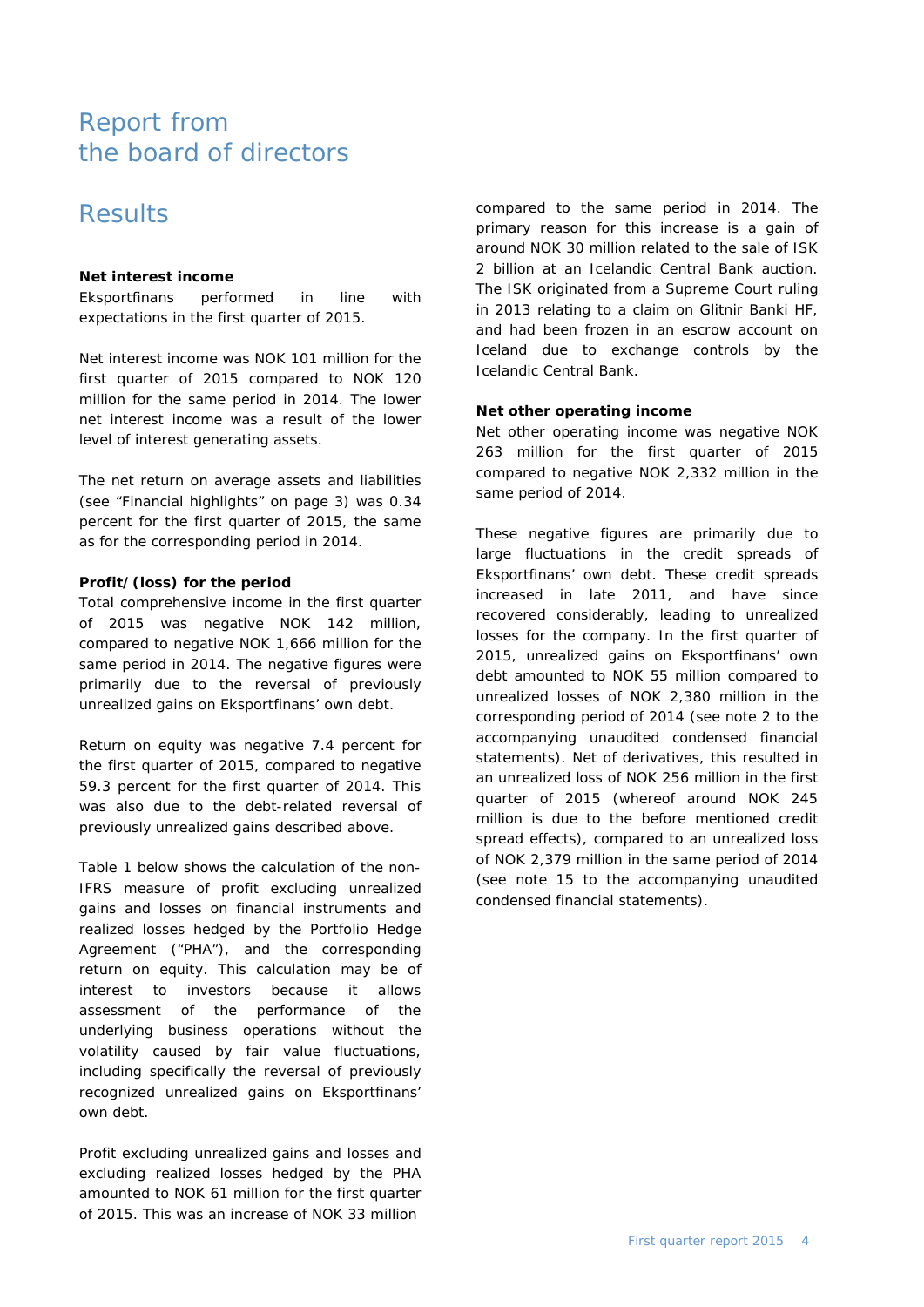| Table 1: Non-IFRS profit for the period                                                                                                                                           |               |          |
|-----------------------------------------------------------------------------------------------------------------------------------------------------------------------------------|---------------|----------|
|                                                                                                                                                                                   | First quarter |          |
| (NOK million)                                                                                                                                                                     | 2015          | 2014     |
| Comprehensive income according to IFRS                                                                                                                                            | (142)         | (1,666)  |
| Net unrealized losses/(gains)                                                                                                                                                     | 281           | 2,320    |
| Unrealized gains/(losses) related to Iceland <sup>1)</sup>                                                                                                                        | (2)           | $\Omega$ |
| Tax effect of the items above                                                                                                                                                     | (77)          | (626)    |
| Non-IFRS profit for the period excluding unrealized gains/(losses) on financial<br>instruments and excluding realized losses/(gains) hedged by the PHA                            | 61            | 28       |
| Return on equity based on profit for the period excluding unrealized<br>gains/(losses) on financial instruments and excluding realized losses/(gains)<br>hedged by the PHA $^{2}$ | 3.2%          | 1.5%     |
|                                                                                                                                                                                   |               |          |

1) Reversal of previously recognized gains/losses (at exchange rates applicable at reporting date).

2) Return on equity: Profit for the period/average equity adjusted for proposed not distributed dividends.

The cumulative unrealized gain on Eksportfinans' own debt, net of derivatives, is NOK 2,054 million as of March 31, 2015 (whereof around NOK 2.0 billion is due to credit spread effects), compared to NOK 2,310 million as of December 31, 2014 and NOK 5,954 million as of March 31, 2014.

#### **Total operating expenses**

Total operating expenses amounted to NOK 33 million in the first quarter of 2015, compared to NOK 71 million for the same period in 2014. The main reason for this decrease is the high litigation expenses in the first quarter of 2014.

The key ratio of net operating expenses in relation to average assets was 0.14 percent in the first quarter of 2015, compared to 0.28 percent for the corresponding period in 2014. This decrease is again due to litigation expenses in the first quarter of 2014.

## Balance sheet

Total assets amounted to NOK 89.1 billion at March 31, 2015, compared to NOK 85.6 billion at December 31, 2014, and NOK 97.1 billion at March 31, 2014. The increase compared to December 31, 2014 was due to the weakened NOK compared to mainly USD and EUR during the first quarter of 2015.

Outstanding bond debt was NOK 68.3 billion at March 31, 2015, compared to NOK 66.4 billion at December 31, 2014, and NOK 73.3 billion at March 31, 2014. Again, the increase in the last

quarter was due to a weakened NOK as explained above.

The capital ratio was 25.2 percent at March 31, 2015 compared to 24.4 percent at December 31, 2014, and 38.5 percent at March 31, 2014. The core capital ratio was 25.0 percent at March 31, 2015 compared to 24.3 percent at December 31, 2014, and 37.1 percent at March 31, 2014. The decrease in the capital ratios since March 31, 2014 is due to the new capital regulations reflecting CRD IV, implemented by the Norwegian Financial Supervisory Authority ("FSA") as of September 30, 2014. The company's estimate of its core capital ratio at March 31, 2015 according to the capital regulations prior to the implementation of CRD IV was 45 percent (equivalent to December 31, 2014). The reasons for the decrease under the CRD IV regulations are changed risk weights on financial institutions, affecting mainly Eksportfinans' bank guaranteed loans and securities, as well as the CVA (Credit Valuation Adjustment) charge on financial derivatives.

## Lending

Eksportfinans actively manages a considerable portfolio of loans.

The volume of outstanding export loans was NOK 34.9 billion at March 31, 2015, compared to NOK 36.1 billion at December 31, 2014, and NOK 46.7 billion at March 31, 2014.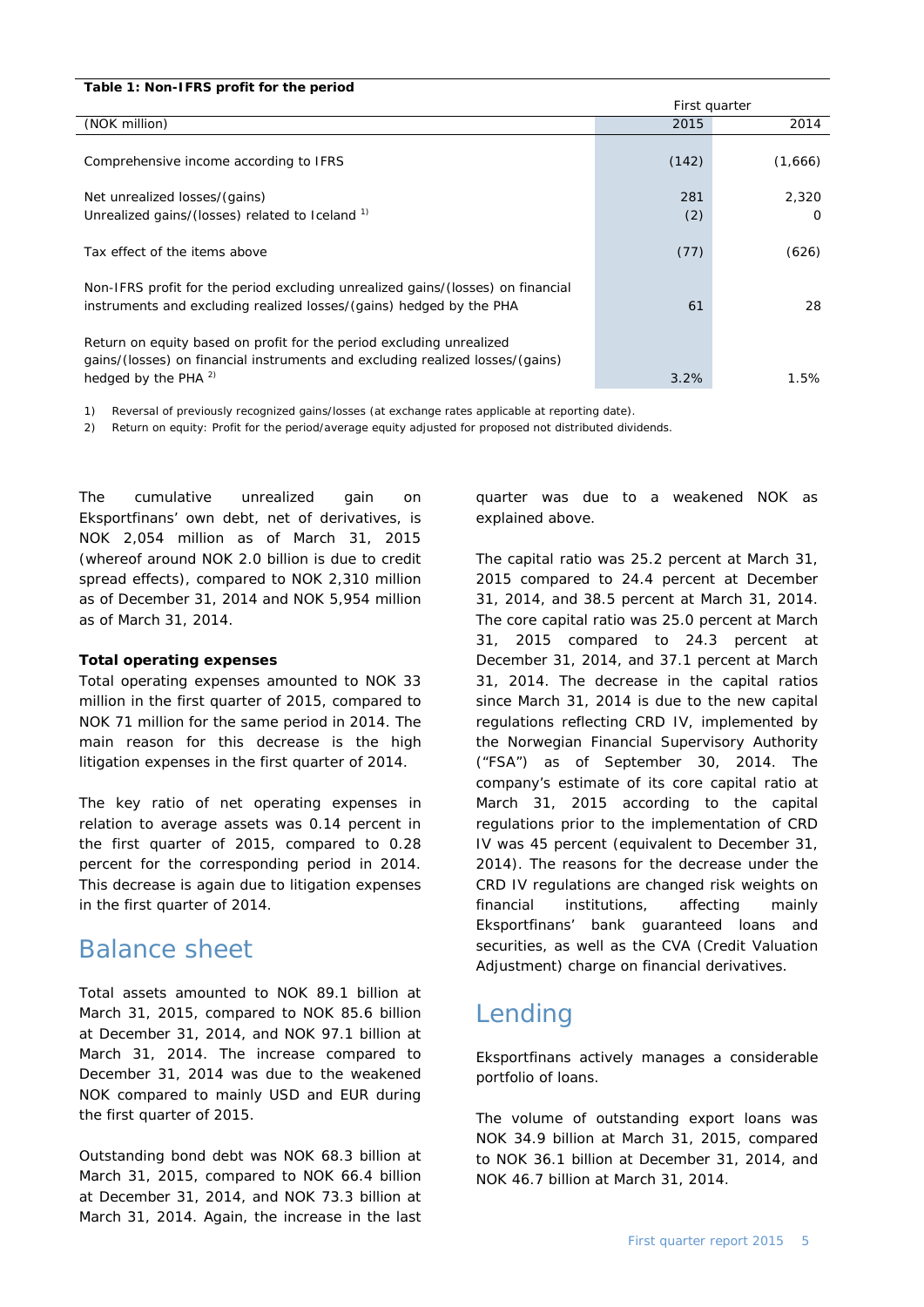Eksportfinans' involvement in local government lending totaled NOK 2.6 billion at March 31, 2015, compared to NOK 3.0 billion at December 31, 2014 and NOK 5.1 billion at March 31, 2014.

# **Securities**

The total securities portfolio was NOK 32.8 billion at March 31, 2015 compared to NOK 28.0 billion at December 31, 2014 and NOK 28.4 billion at March 31, 2014.

The securities portfolio consists of two different sub-portfolios. The first is subject to the PHA with Eksportfinans' shareholders which has been in place since February 29, 2008 (the "PHA portfolio"), and the second is maintained for the purpose of liquidity (referred to herein as the "liquidity reserve portfolio").

The fair value of the PHA portfolio was NOK 6.7 billion at March 31, 2015, compared to NOK 6.9 billion at December 31, 2014 and NOK 7.2 billion at March 31, 2014. The PHA portfolio will largely be held to maturity. For further information on the PHA see Note 14 to the accompanying unaudited condensed financial statements and the company's annual report on Form 20-F for the fiscal year ended December 31, 2014, (filed with the Securities and Exchange Commission on April 29, 2015).

The fair value of the liquidity reserve portfolio was NOK 26.1 billion at March 31, 2015, compared to NOK 21.1 billion at December 31, 2014 and NOK 21.2 billion at March 31, 2014.

# Funding

As foreseen, Eksportfinans did not have the need to seek new funding from the markets during the first quarter of 2015.

# **Liquidity**

As at March 31, 2015, short term liquidity amounted to NOK 31.3 billion, consisting of the liquidity reserve portfolio of NOK 26.1 billion and cash equivalents of NOK 5.2 billion. Including the PHA portfolio of NOK 6.7 billion, total liquidity reserves totaled NOK 38.0 billion at the end of first quarter 2015.

The company manages liquidity risk both through matching maturities for assets and liabilities and through stress-testing for the

|                                                      |                       | <b>Estimated loan</b> | Estimated      | Estimated               |
|------------------------------------------------------|-----------------------|-----------------------|----------------|-------------------------|
|                                                      | <b>Estimated debt</b> | receivables           | investments    | cumulative              |
| (NOK billion)                                        | maturing $^{2)}$      | maturing $3)$         | maturing $4$ ) | liquidity <sup>5)</sup> |
|                                                      |                       |                       |                |                         |
| Short-term liquidity at March 31, 2015 <sup>1)</sup> |                       |                       |                | 31.3                    |
| 2015                                                 | 22.2                  | 7.2                   | 0.8            | 17.2                    |
| 2016                                                 | 27.4                  | 11.8                  | 1.5            | 3.1                     |
| 2017                                                 | 10.0                  | 5.2                   | 1.6            | 0.0                     |
| 2018                                                 | 1.9                   | 3.6                   | 0.4            | 2.0                     |
| 2019                                                 | 2.5                   | 3.3                   | 0.3            | 3.2                     |
| 2020                                                 | 0.6                   | 2.3                   | 0.4            | 5.3                     |
| 2021                                                 | 2.9                   | 1.3                   | 0.3            | 4.0                     |
| 2022                                                 | 0.7                   | 0.9                   | 0.3            | 4.4                     |
| 2023                                                 | 0.6                   | 0.5                   | 0.3            | 4.6                     |
| 2024                                                 | 0.4                   | 0.4                   | 0.2            | 4.8                     |
| Thereafter                                           | 2.9                   | 1.1                   | 0.7            | 3.6                     |
| Total                                                | 72.2                  | 37.5                  | 6.9            |                         |

## **Table 2: Estimated cumulative liquidity**

1) Short-term liquidity is comprised of the sum of the Liquidity Reserve Portfolio (at fair value) and deposits

2) Principal amount of own debt securities. The column includes single- and multi-callable issues. Includes principal cash flows of derivatives economically hedging structured bond debt. For the structured bond debt with call and trigger options, the expected maturity is estimated using a sophisticated valuation system. The actual maturities might differ from these estimations

3) Represents principal amount of loan receivables

4) Represents principal amount of investments in the PHA portfolio

5) Represents estimated cumulative liquidity at year-end (calculated as the amount at prior period end minus estimated long-term debt maturing during period plus estimated loans receivable and long-term investments maturing during the period) except for the first row which states the actual liquidity at March 31, 2015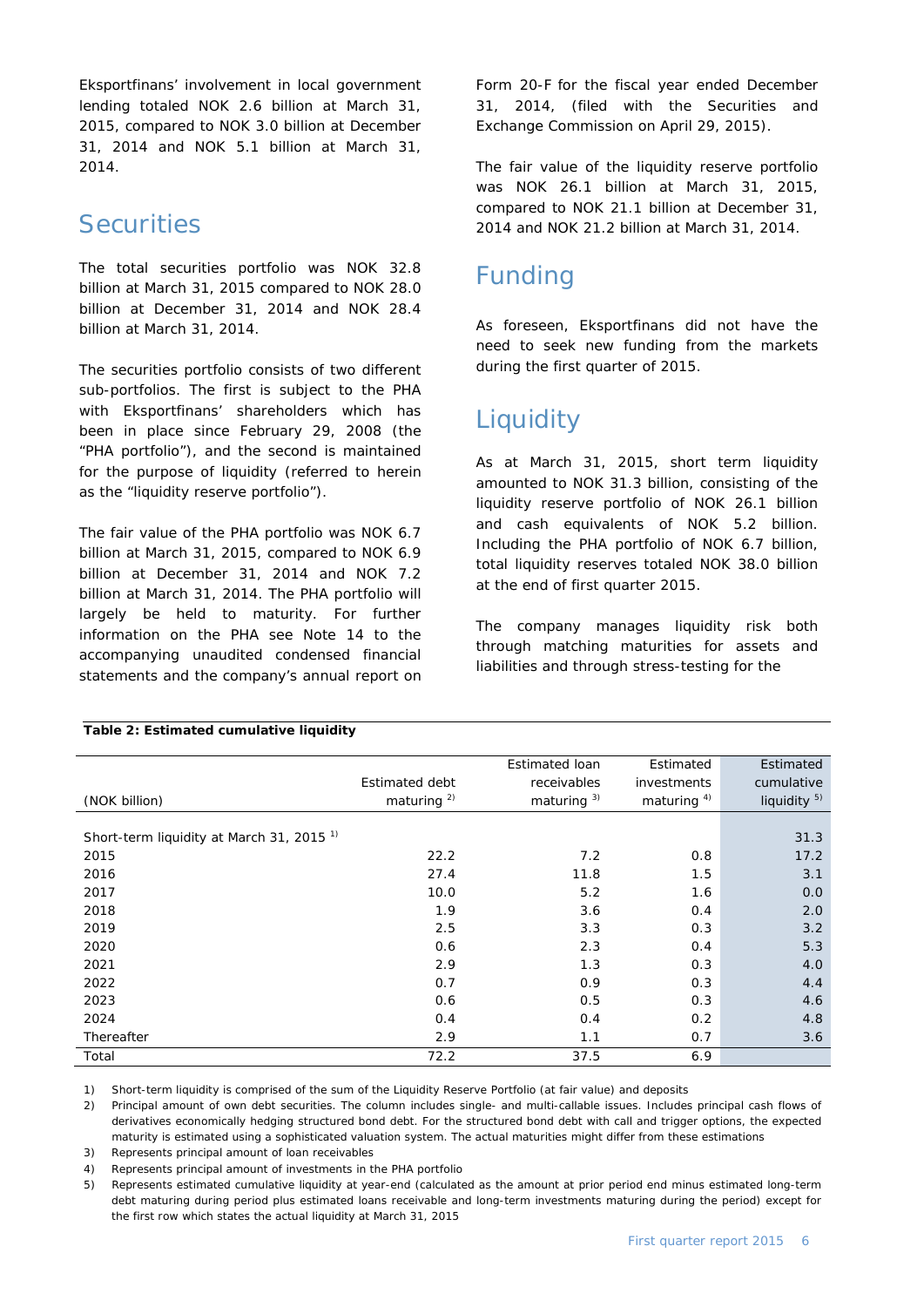short and medium term.

A maturity analysis of financial liabilities based on expected maturities is included in note 16 of the accompanying unaudited condensed financial statements.

Table 2 above shows cumulative liquidity, as measured by short-term liquidity as of March 31, 2015, plus (i) the amounts of maturing loans and investments and minus (ii) the amounts of maturing bond debt, based on estimated maturities. For structured bond issues with call and trigger options, the expected maturity is estimated using a sophisticated valuation system. For the figures in the table, call and trigger dates as estimated in models are applied in the classification of the maturities.

During the first quarter of 2015, the liquidity position has been affected by foreign exchange rate conversions and adverse movements in key market risk factors, primarily on the debt portfolio. In the first quarter of 2015, high levels on the JPY/USD exchange rate led to shorter estimated maturities on the structured bond portfolio. Market developments have been within the scenarios covered in the company's liquidity planning activities and liquidity reserves together with cash inflows from the lending portfolio are expected to cover anticipated liquidity needs going forward. In addition to the liquidity shown above, the company has a committed USD 1 billion credit line with three major owner banks.

# Regulatory framework

In 2012, related to regulations concerning the calculation of exposures to a single client, the Norwegian FSA granted extended time limits for loans which would otherwise have been in breach of the regulations. The exemption remained for one loan at March 31, 2015, and will stay in place until the loan has reached the regulatory level through scheduled repayments of principal.

# Events after the balance sheet date

On April 30, 2015 Lehman Brothers International (Europe) (in administration) (LBIE) accepted Eksportfinans' close-out amount payment in 2008 as full and final satisfaction of Eksportfinans payment obligations under the ISDA Master Agreements between LBIE and Eksportfinans. The contingency booked related to the mentioned ISDA agreement will be reversed in the second quarter of 2015. The accounting impact will be an income of approximately NOK 26 million.

> Oslo, May 7, 2015 EKSPORTFINANS ASA The board of directors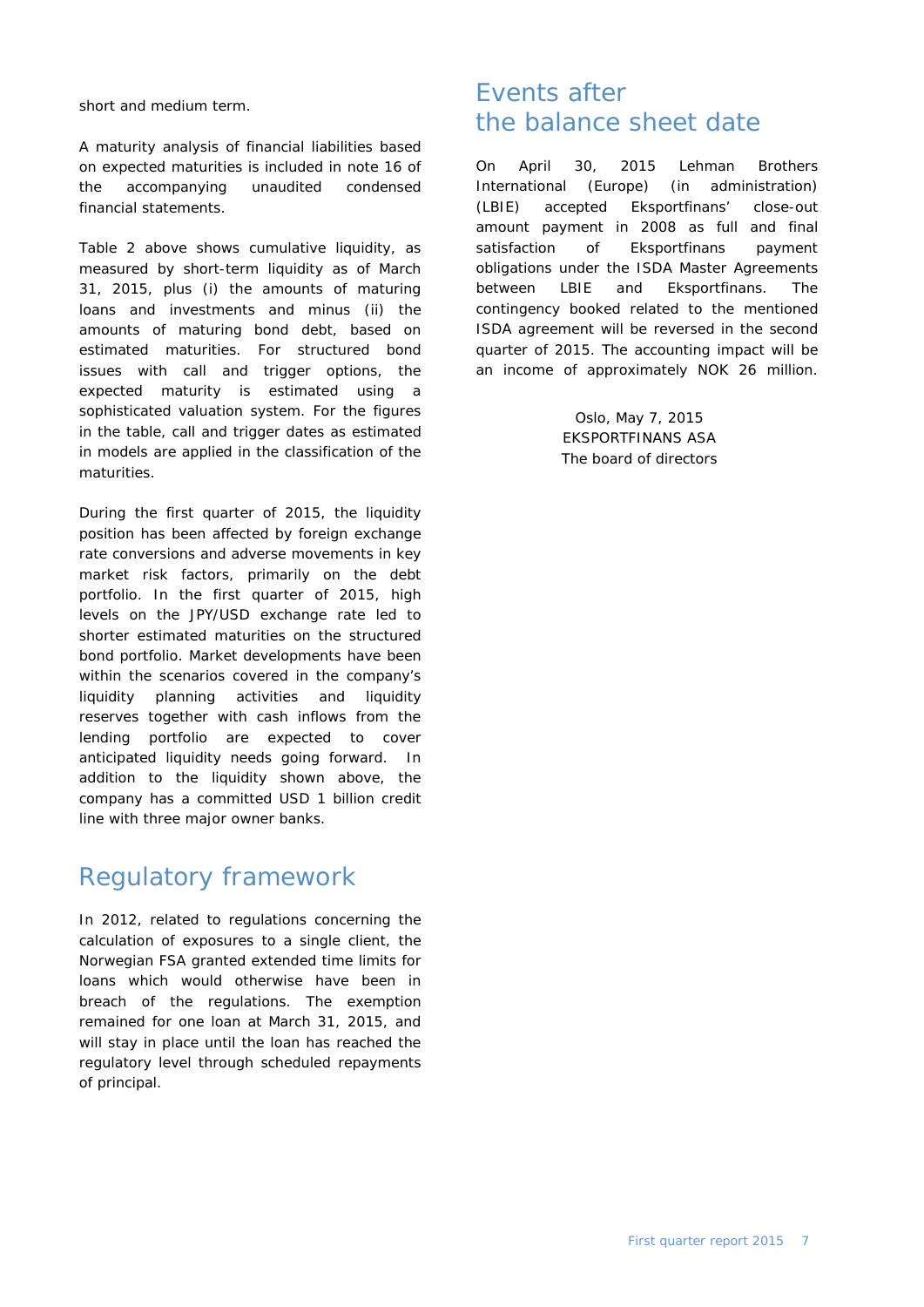# Condensed statement of comprehensive income

The information for the three months ended March 31, 2015 and 2014 are unaudited.

| First quarter                               |              |          |      |  |
|---------------------------------------------|--------------|----------|------|--|
| (NOK million)                               | 2015<br>2014 |          |      |  |
|                                             |              |          |      |  |
| Interest and related income                 | 484          | 617      |      |  |
| Interest and related expenses               | 383          | 497      |      |  |
| Net interest income                         | 101          | 120      |      |  |
|                                             |              |          |      |  |
| Net commissions related to banking services | (1)          | 1        |      |  |
| Net gains/(losses) on                       |              |          |      |  |
| financial instruments at fair value         | (265)        | (2, 334) | 2,15 |  |
| Other income                                | 3            | 3        |      |  |
| Net other operating income/(loss)           | (263)        | (2, 332) |      |  |
|                                             |              |          |      |  |
| <b>Total operating income</b>               | (162)        | (2, 212) |      |  |
|                                             |              |          |      |  |
| Salaries and other administrative expenses  | 28           | 65       |      |  |
| Depreciations                               | 4            | 4        |      |  |
| Other expenses                              | 1            | 2        |      |  |
| <b>Total operating expenses</b>             | 33           | 71       |      |  |
|                                             |              |          |      |  |
| Pre-tax operating loss                      | (195)        | (2, 283) |      |  |
|                                             |              |          |      |  |
| Taxes                                       | (53)         | (617)    |      |  |
| Loss for the period                         | (142)        | (1,666)  |      |  |
| Other comprehensive income *                | $\Omega$     | O        |      |  |
| Total comprehensive income                  | (142)        | (1,666)  |      |  |
|                                             |              |          |      |  |

\* Items that will not be reclassified to profit or loss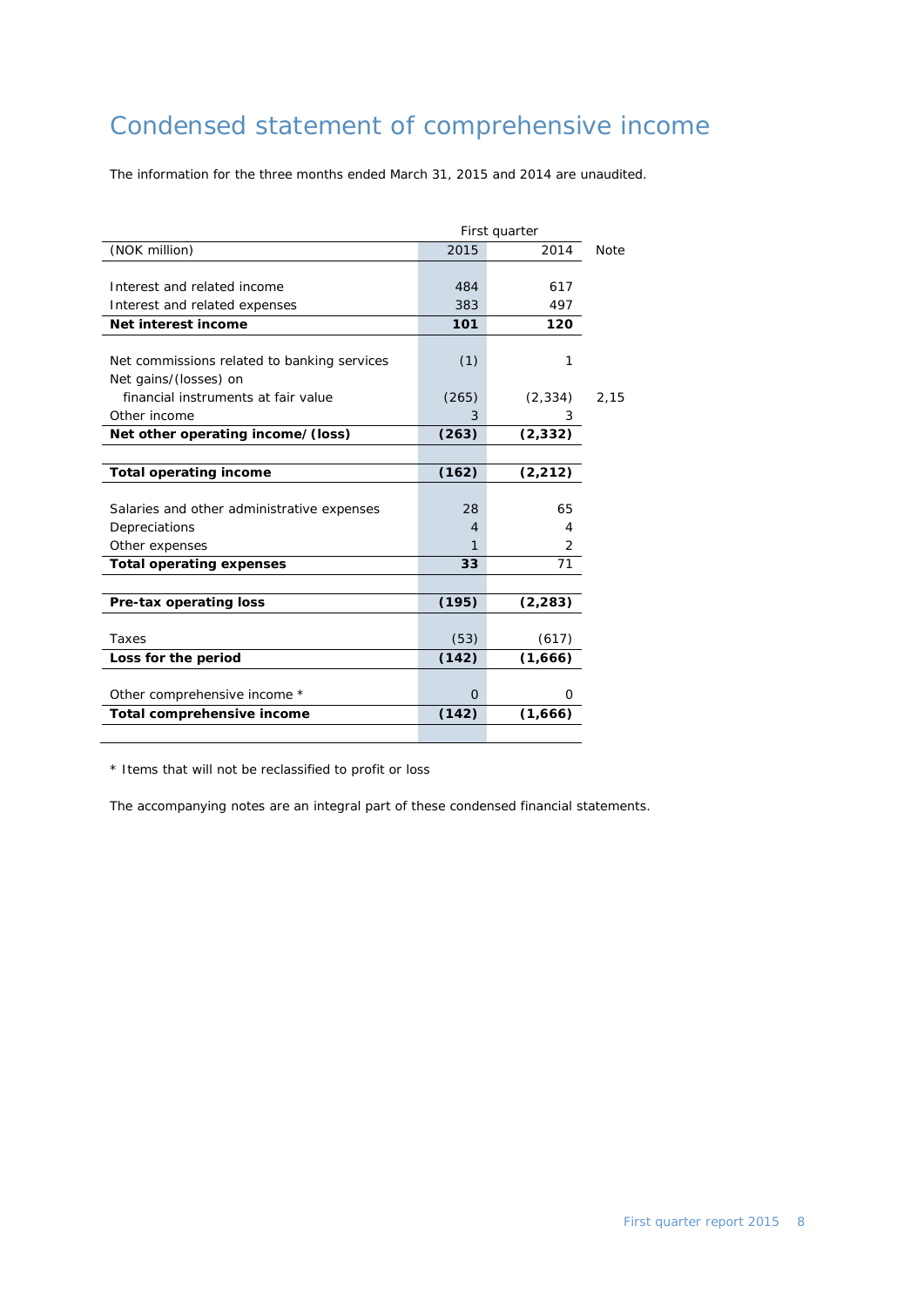# Condensed balance sheet

|                                                  | Mar 31, | Dec 31,      | Mar 31, |       |
|--------------------------------------------------|---------|--------------|---------|-------|
| (NOK million)                                    | 2015    | 2014         | 2014    | Note  |
|                                                  |         |              |         |       |
| Loans due from credit institutions <sup>1)</sup> | 10,720  | 12,370       | 15,734  | 4,6,7 |
| Loans due from customers <sup>2)</sup>           | 32,523  | 33,372       | 42,686  | 5,6,7 |
| <b>Securities</b>                                | 31,677  | 27,991       | 27,991  | 8     |
| Repurchase receivable                            | 1,109   | 0            | 423     | 8     |
| <b>Financial derivatives</b>                     | 7,959   | 7,071        | 5,691   |       |
| Intangible assets                                | 3       | 4            | 5       |       |
| Property, equipment and investment property      | 214     | 217          | 210     | 9     |
| Other assets                                     | 4,908   | 4,604        | 4,406   | 10    |
| <b>Total assets</b>                              | 89,113  | 85,629       | 97,146  |       |
|                                                  |         |              |         |       |
| Deposits by credit institutions                  | 1,110   | $\mathbf{O}$ | 415     |       |
| Bond debt <sup>3)</sup>                          | 68,345  | 66,413       | 73,253  | 11    |
| Financial derivatives                            | 5,837   | 5,129        | 6,014   |       |
| Taxes payable                                    | 394     | 372          | 9       |       |
| Deferred tax liabilities                         | 153     | 229          | 1,498   |       |
| Other liabilities                                | 4,455   | 4,600        | 4,538   | 12    |
| Provisions                                       | 152     | 161          | 93      |       |
| Subordinated debt                                | 1,048   | 965          | 916     |       |
| <b>Total liabilities</b>                         | 81,494  | 77,869       | 86,737  |       |
|                                                  |         |              |         |       |
| Share capital                                    | 2,771   | 2,771        | 2,771   |       |
| Reserve for unrealized gains                     | 1,043   | 1,043        | 5,349   |       |
| Other equity                                     | 3,805   | 3,946        | 2,289   |       |
| Total shareholders' equity                       | 7,619   | 7,760        | 10,409  |       |
|                                                  |         |              |         |       |
| Total liabilities and shareholders' equity       | 89,113  | 85,629       | 97,146  |       |
|                                                  |         |              |         |       |

- 1) Of NOK 10,720 million at March 31, 2015, NOK 10,579 million is measured at fair value through profit or loss and NOK 141 million is measured at amortized cost. Of NOK 12,370 million at December 31, 2014, NOK 12,180 million is measured at fair value through profit or loss and NOK 190 million is measured at amortized cost. Of NOK 15,734 million at March 31, 2014, NOK 15,576 million is measured at fair value through profit or loss and NOK 158 million is measured at amortized cost.
- 2) Of NOK 32,523 million at March 31, 2015, NOK 15,067 million is measured at fair value through profit or loss and NOK 17,456 million is measured at amortized cost. Of NOK 33,372 million at December 31, 2014, NOK 15,207 million is measured at fair value through profit or loss and NOK 18,165 million is measured at amortized cost. Of NOK 42,686 million at March 31, 2014, NOK 22,455 million is measured at fair value through profit or loss and NOK 20,231 million is measured at amortized cost.
- 3) Of NOK 68,345 million at March 31, 2015, NOK 50,499 million is measured at fair value through profit or loss and NOK 17,846 million is measured at amortized cost. Of NOK 66,413 million at December 31, 2014, NOK 47,838 million is measured at fair value through profit or loss and NOK 18,575 million is measured at amortized cost. Of NOK 73,253 million at March 31, 2014, NOK 52,788 million is measured at fair value through profit or loss and NOK 20,465 million is measured at amortized cost.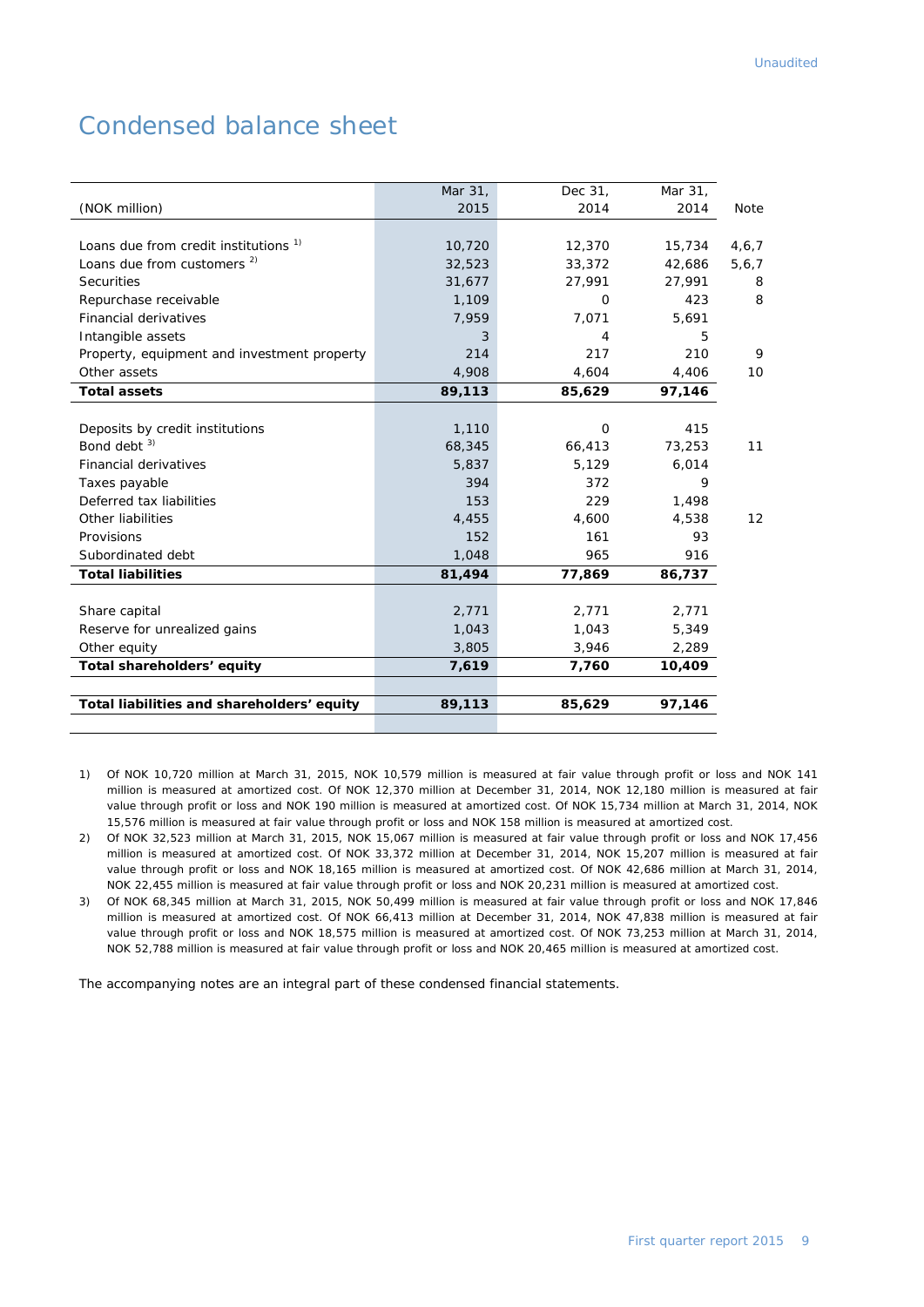|                              |         | Reserve    |        | Comprehen  |         |
|------------------------------|---------|------------|--------|------------|---------|
|                              | Share   | unrealized | Other  | sive       | Total   |
| (NOK million)                | capital | gains $1$  | equity | income $2$ | equity  |
|                              |         |            |        |            |         |
| Equity at January 1, 2014    | 2,771   | 5,349      | 3.955  | $\Omega$   | 12,075  |
| Profit/(loss) for the period | 0       | 0          | 0      | (1,666)    | (1,666) |
| Equity at March 31, 2014     | 2,771   | 5,349      | 3,955  | (1,666)    | 10,409  |
| Equity at January 1, 2015    | 2,771   | 1,043      | 3.946  | $\Omega$   | 7,760   |
| Profit/(loss) for the period | 0       | 0          | 0      | (142)      | (142)   |
| Equity at March 31, 2015     | 2,771   | 1.043      | 3,946  | (142)      | 7,619   |

# Condensed statement of changes in equity

1) Restricted equity that cannot be paid out to the owners without a shareholder resolution to reduce the share capital in accordance with the Public Limited Companies Act under Norwegian Law.

2) The allocation of income for the period between the reserve for unrealized gains and other equity is performed at year-end. Preliminary calculations based on the condensed interim financial statements as of March 31, 2015.

3) The allocation of income for the period between the reserve for unrealized gains and other equity show that if the allocation was performed at this date, it would have reduced the reserve for unrealized gains by NOK 410 million and increased other equity by NOK 268 million. The closing balances would have been NOK 633 million for the reserve for unrealized gains, and NOK 4,214 million for other equity.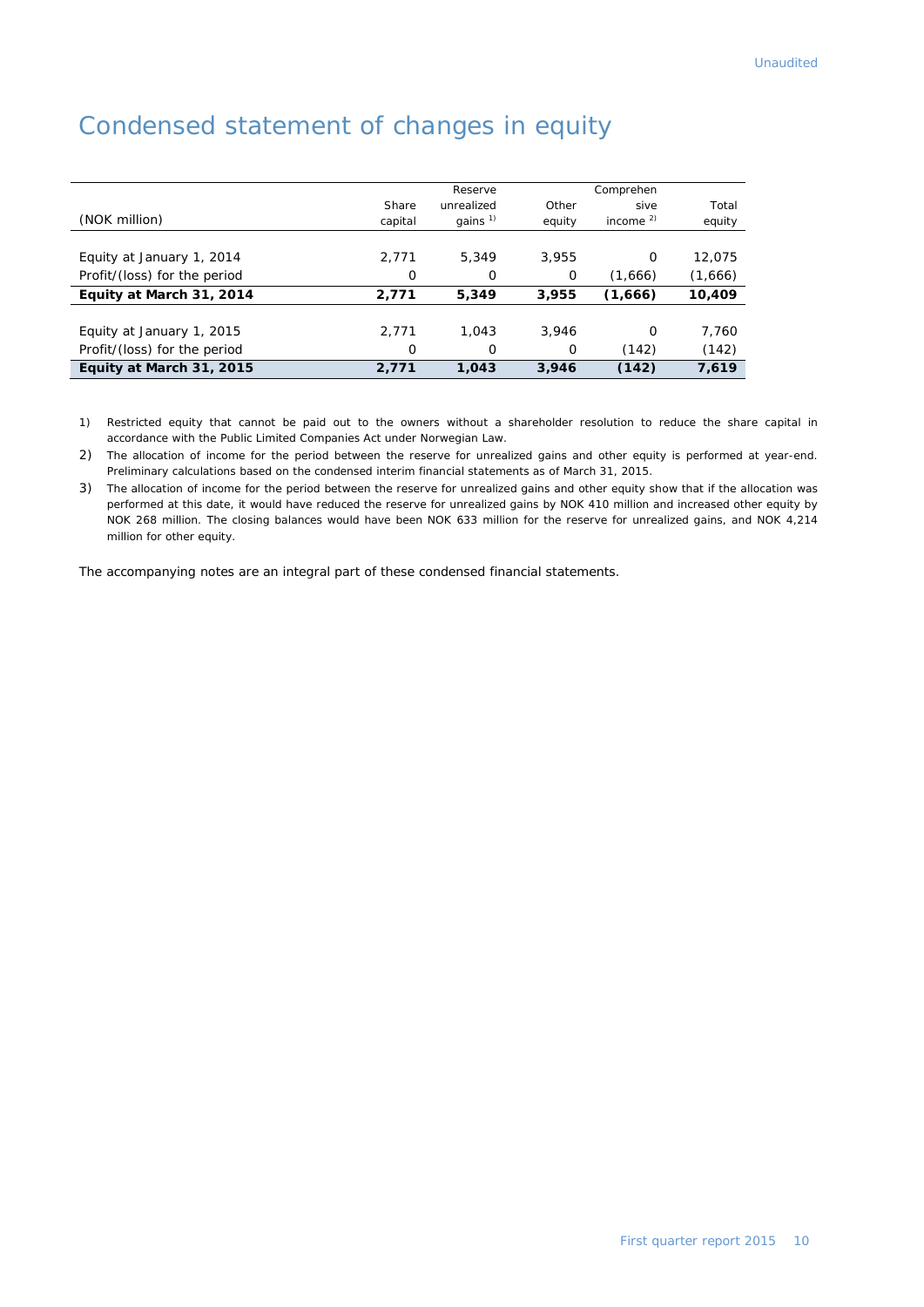# Condensed cash flow statement

|                                                                     | <b>First Ouarter</b> |          |
|---------------------------------------------------------------------|----------------------|----------|
| (NOK million)                                                       | 2015                 | 2014     |
|                                                                     |                      |          |
| Pre-tax operating profit/(loss)                                     | (195)                | (2, 283) |
|                                                                     |                      |          |
| Provided by operating activities:                                   |                      |          |
| Accrual of contribution from the Norwegian government               | (40)                 | (14)     |
| Unrealized losses/(gains) on financial instruments at fair value    | 281                  | 2,320    |
| Depreciation                                                        | $\overline{4}$       | 4        |
| Principal collected on loans                                        | 3,156                | 6,461    |
| Purchase of financial investments (trading)                         | (8,931)              | (4, 147) |
| Proceeds from sale or redemption of financial investments (trading) | 3,906                | 1,962    |
| Contribution paid by the Norwegian government                       | 0                    | 337      |
| Taxes paid                                                          | $\Omega$             | $\Omega$ |
| Changes in:                                                         |                      |          |
| Accrued interest receivable                                         | (82)                 | (185)    |
| Other receivables                                                   | 10                   | (1, 247) |
| Accrued expenses and other liabilities                              | (279)                | 148      |
| Net cash flow from operating activities                             | (2, 170)             | 3,356    |
|                                                                     |                      |          |
| Proceeds from sale or redemption of financial investments           | 0                    | 126      |
| Net cash flow from financial derivatives                            | 3,621                | 730      |
| Purchases of fixed assets                                           | (1)                  | 0        |
| Net cash flow from investing activities                             | 3,620                | 856      |
|                                                                     |                      |          |
| Change in debt to credit institutions                               | 1,110                | 416      |
| Principal payments on bond debt                                     | (3, 719)             | (4, 408) |
| Net cash flow from financing activities                             | (2,609)              | (3,992)  |
|                                                                     |                      |          |
| Net change in cash and cash equivalents *)                          | (1, 159)             | 220      |
|                                                                     |                      |          |
| Cash and cash equivalents at beginning of period                    | 6,013                | 6,254    |
| Effect of exchange rates on cash and cash equivalents               | 373                  | (88)     |
| Cash and cash equivalents <sup>*</sup> ) at end of period           | 5,227                | 6,386    |
|                                                                     |                      |          |

\*) Cash equivalents are defined as bank deposits with maturity less than three months.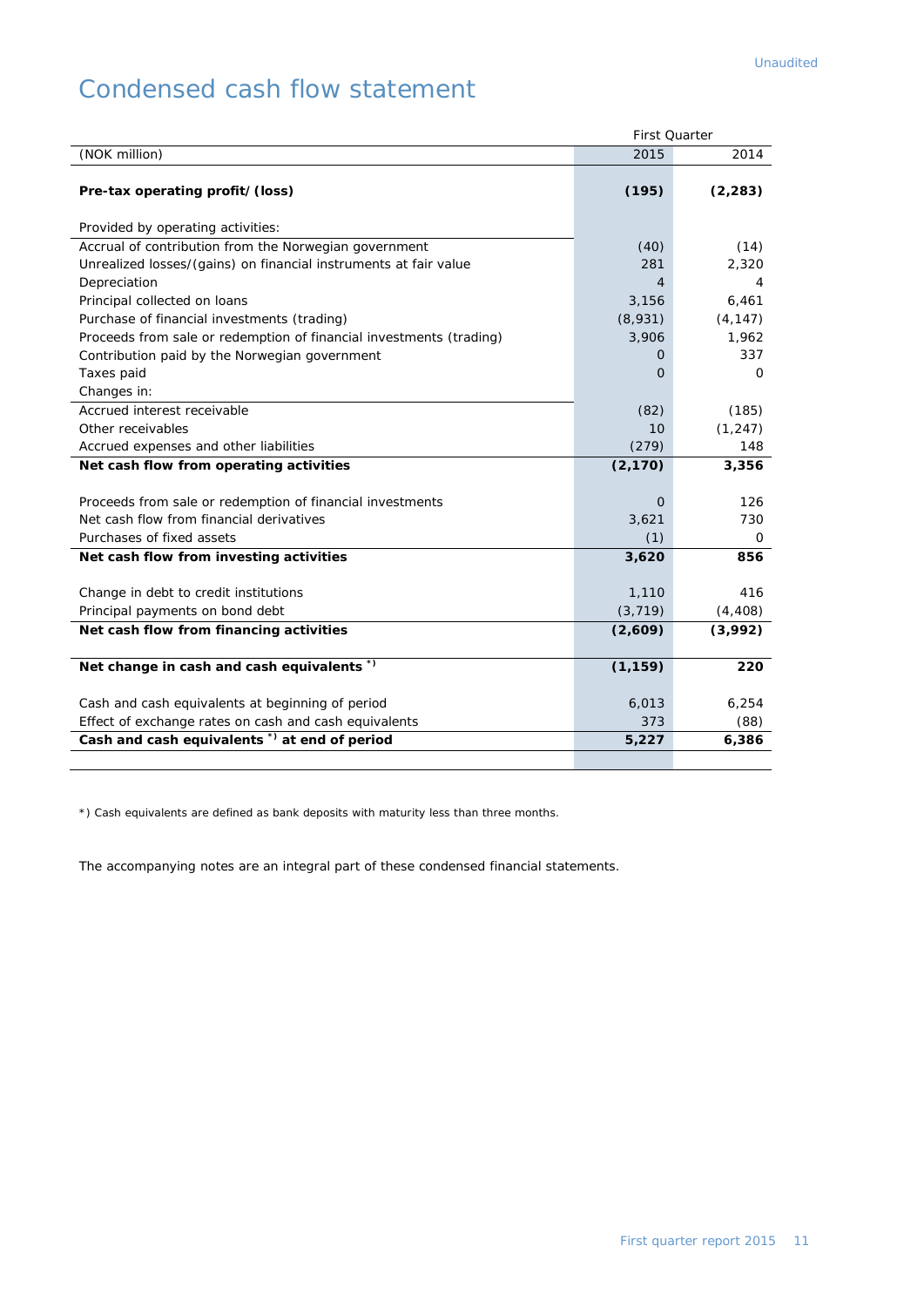# Notes to the accounts

## 1. Accounting policies

Eksportfinans' first quarter condensed interim financial statements have been presented in accordance with International Financial Reporting Standards (**IFRS**), in line with IFRS as adopted by the European Union (**EU**). The condensed interim financial statements have been prepared in accordance with IAS 34, Interim Financial Reporting.

The accounting policies and methods of computation applied in the preparation of these condensed interim financial statements (including information as of and for the year ended December 31, 2014) are the same as those applied in Eksportfinans' annual financial statements of 2014. Those financial statements were approved for issue by the Board of Directors on February 13, 2015 and included in the company's Annual Report on Form 20-F for the year-end December 31, 2014. These policies have been consistently applied to all the periods presented.

The information for the three months ended March 31, 2015 and 2014 is unaudited. The information as of and for the year ended December 31, 2014 is derived from the company's audited consolidated financial statements as of and for the year ended December 31, 2014.

## 2. Net gains/(losses) on financial instruments at fair value

#### **Net realized and unrealized gains/(losses) on financial instruments at fair value**

|                                                             | <b>First Quarter</b> |          |  |
|-------------------------------------------------------------|----------------------|----------|--|
| (NOK million)                                               | 2015                 | 2014     |  |
|                                                             |                      |          |  |
| Securities held for trading                                 | (2)                  | $\Omega$ |  |
| Financial derivatives                                       | (15)                 | (15)     |  |
| Other financial instruments at fair value                   | 33                   |          |  |
| Net realized gains/(losses)                                 | 16                   | (14)     |  |
|                                                             |                      |          |  |
| Loans and receivables                                       | (5)                  | 30       |  |
| Securities <sup>1)</sup>                                    | 34                   | 225      |  |
| Financial derivatives <sup>2)</sup>                         | (367)                | (194)    |  |
| Bond debt $3)$ 4)                                           | 45                   | (2, 376) |  |
| Subordinated debt and capital contribution securities 3) 4) | 10                   | (4)      |  |
| Other                                                       | $\mathcal{P}$        | (1)      |  |
| Net unrealized gains/(losses)                               | (281)                | (2, 320) |  |
|                                                             |                      |          |  |
| Net realized and unrealized gains/(losses)                  | (265)                | (2, 334) |  |

1) Net unrealized gains/(losses) on securities

|                                                               | <b>First Quarter</b> |      |  |
|---------------------------------------------------------------|----------------------|------|--|
| (NOK million)                                                 | 2015                 | 2014 |  |
|                                                               |                      |      |  |
| Securities held for trading                                   | 39                   | 191  |  |
| Securities designated as at fair value at initial recognition | (5)                  | 34   |  |
| Total                                                         | 34                   | 225  |  |

2) The Portfolio Hedge Agreement entered into in March 2008, further described in note 15 of this report, is included with a loss of NOK 38 million as of March 31, 2015 and a loss of NOK 226 million as of March 31, 2014.

3) In the first quarter of 2015, Eksportfinans had an unrealized gain of NOK 55 million (loss of NOK 2,380 million in the corresponding period of 2014) on its own debt. Net of derivatives this amount is an unrealized loss of NOK 256 million (loss of NOK 2,379 million in the same period of 2014).

4) In the first quarter of 2015, Eksportfinans had an unrealized loss of NOK 368 million of financial liabilities classified as level 2 in the fair value hierarchy (loss of NOK 638 million in the corresponding period of 2014). Of financial liabilities classified as level 3 in the fair value hierarchy, Eksportfinans had a gain of NOK 423 million (loss of NOK 1,742 million in the same period of 2014).

See note 15 for a presentation of the above table including effects from economic hedging.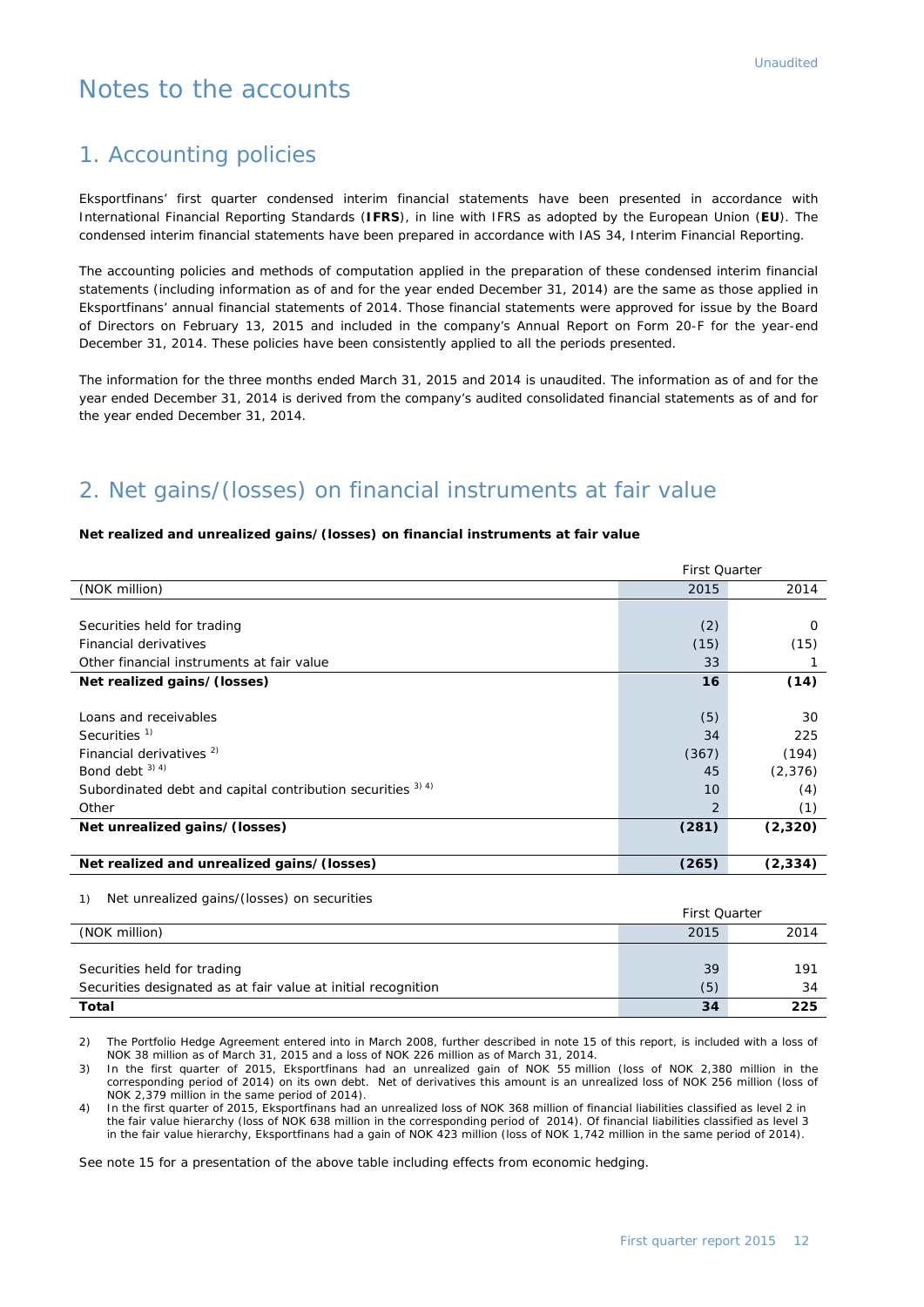## 3. Capital adequacy

Capital adequacy is calculated in accordance with the CRD IV regulations in force from the Financial Supervisory Authority of Norway. These regulations were implemented as of September 30, 2014. The company has adopted the standardized approach to capital requirements. The CRD IV regulations decreases the company's capital ratio, due to changed risk weights on financial institutions, affecting mainly Eksportfinans' bank guaranteed loans and securities, as well as the CVA (Credit Valuation Adjustment) charge on financial derivatives.

#### **Risk-weighted assets and off-balance sheet items**

| (NOK million)             | Mar 31, 2015 |          | Dec 31, 2014 |          | Mar 31, 2014 |          |
|---------------------------|--------------|----------|--------------|----------|--------------|----------|
|                           |              |          |              |          |              |          |
|                           |              | Risk-    |              | Risk-    |              | Risk-    |
|                           | <b>Book</b>  | weighted | <b>Book</b>  | weighted | <b>Book</b>  | weighted |
|                           | value        | value    | value        | value    | value        | value    |
|                           |              |          |              |          |              |          |
| Total assets              | 89,113       | 21,476   | 85.629       | 22,213   | 97.146       | 13,371   |
| Off-balance sheet items   |              | 48       |              | 70       |              | 20       |
| Operational risk          |              | 1,847    |              | 1,847    |              | 2,315    |
| Total currency risk       |              | 617      |              | 546      |              | 417      |
| Total risk-weighted value |              | 23,989   |              | 24,677   |              | 16,123   |

#### **The company's regulatory capital**

| (NOK million and<br>in percent of risk-weighted value)         | Mar 31, 2015 |                    | Dec 31, 2014 |                | Mar 31, 2014 |               |
|----------------------------------------------------------------|--------------|--------------------|--------------|----------------|--------------|---------------|
| Core capital <sup>1)</sup><br>Additional capital <sup>2)</sup> | 6,000<br>37  | 25.0 %<br>$0.2 \%$ | 5,987<br>37  | 24.3 %<br>0.1% | 5,988<br>220 | 37.1%<br>1.4% |
| Total regulatory capital 3)                                    | 6.037        | 25.2%              | 6.024        | 24.4 %         | 6,208        | 38.5%         |

1) Includes share capital, other equity, elements of capital contribution securities and other deductions and additions in accordance with the Norwegian capital adequacy regulations.

2) Includes subordinated debt, the elements of capital contribution securities not included in core capital and other deductions/additions in accordance with the Norwegian capital adequacy regulations.

3) These decreases in the capital ratios were due to the new capital regulations reflecting CRD IV, implemented by the Norwegian FSA as of September 30, 2014. The company's estimate of its core capital ratio at March 31, 2015 according to the capital regulations prior to the implementation of CRD IV is 45 percent. The core capital ratio at December 31, 2014 according to the capital regulations prior to the implementation of CRD IV is estimated to 45 percent. The reasons for the decreases under the CRD IV regulations are changed risk weights on financial institutions, affecting mainly Eksportfinans' bank guaranteed loans and securities, as well as the CVA (Credit Valuation Adjustment) charge on financial derivatives.

## 4. Loans due from credit institutions

| (NOK million)                                              | Mar 31, 2015 | Dec 31,2014 | Mar 31, 2014 |
|------------------------------------------------------------|--------------|-------------|--------------|
|                                                            |              |             |              |
| Cash equivalents $1$                                       | 5,227        | 6,013       | 6,386        |
| Other bank deposits and claims on banks <sup>3)</sup>      | 208          | 173         | (230)        |
| Loans to other credit institutions,                        |              |             |              |
| nominal amount (also included in note 6) $^{2}$            | 5,366        | 6.268       | 9.640        |
| Accrued interest on loans and unamortized premium/discount |              |             |              |
| on purchased loans                                         | (17)         | (16)        | (6)          |
| Adjustment to fair value on loans                          | (64)         | (68)        | (56)         |
| Total                                                      | 10,720       | 12,370      | 15,734       |

1) Cash equivalents are defined as bank deposits with maturity of less than three months.

2) The company has acquired certain loan agreements from banks for which the selling bank provides a repayment guarantee, therefore retaining the credit risk of the loans. Under IFRS these loans are classified as loans to credit institutions. Of the loans to credit institutions these loans amounted to NOK 3,887 million at March 31, 2015, NOK 4,770 million at December 31, 2014 and NOK 5,034 million at March 31, 2014.

3) Due to temporary payment variations.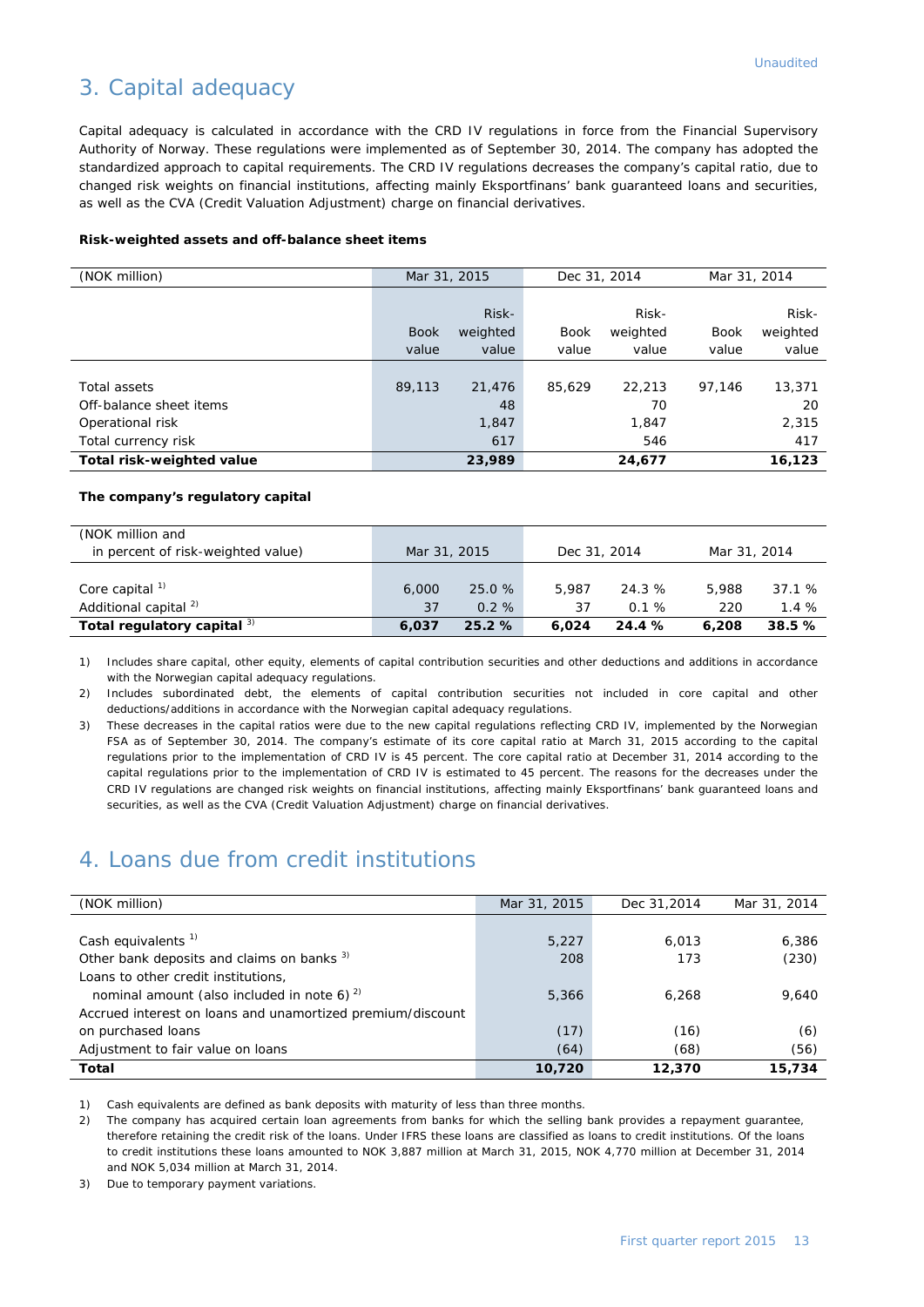# 5. Loans due from customers

| (NOK million)                                              | Mar 31, 2015 | Dec 31,2014 | Mar 31, 2014 |
|------------------------------------------------------------|--------------|-------------|--------------|
|                                                            |              |             |              |
| Loans due from customers,                                  |              |             |              |
| nominal amount (also included in note 6)                   | 32,096       | 32,906      | 42.188       |
| Accrued interest on loans and unamortized premium/discount |              |             |              |
| on purchased loans                                         | 367          | 398         | 406          |
| Adjustment to fair value on loans                          | 60           | 68          | 92           |
| Total                                                      | 32,523       | 33,372      | 42,686       |

## 6. Total loans due from credit institutions and customers

Nominal amounts related to loans due from credit institutions (note 4) and customers (note 5), respectively.

| (NOK million)                                        | Mar 31, 2015 | Dec 31,2014 | Mar 31, 2014 |
|------------------------------------------------------|--------------|-------------|--------------|
|                                                      |              |             |              |
| Loans due from credit institutions                   | 5,366        | 6,268       | 9,639        |
| Loans due from customers                             | 32,096       | 32,906      | 42,188       |
| <b>Total nominal amount</b>                          | 37,462       | 39,174      | 51,827       |
|                                                      |              |             |              |
| Commercial loans                                     | 20,285       | 21,333      | 31,919       |
| Government-supported loans                           | 17,177       | 17,841      | 19,908       |
| <b>Total nominal amount</b>                          | 37,462       | 39,174      | 51,827       |
|                                                      |              |             |              |
| Capital goods                                        | 9,793        | 10,112      | 11,766       |
| Ships                                                | 16,814       | 17,443      | 20,284       |
| Export-related and international activities *)       | 8,229        | 8,535       | 14,615       |
| Direct loans to Norwegian local government sector    | 1,891        | 2,345       | 2,913        |
| Municipal-related loans to other credit institutions | 700          | 700         | 2,210        |
| Loans to employees                                   | 35           | 39          | 39           |
| <b>Total nominal amount</b>                          | 37,462       | 39,174      | 51,827       |

\*) Export-related and international activities consist of loans to the following categories of borrowers:

| (NOK million)               | Mar 31, 2015 | Dec 31,2014 | Mar 31, 2014 |
|-----------------------------|--------------|-------------|--------------|
|                             |              |             |              |
| Shipping                    | 2,904        | 2,934       | 3,353        |
| Renewable energy            | 1,950        | 1,950       | 4,994        |
| Real estate management      | 1,041        | 995         | 858          |
| Infrastructure              | 821          | 977         | 1,164        |
| Banking and finance         | 618          | 626         | 1,815        |
| Oil and gas                 | 482          | 485         | 527          |
| Consumer goods              | 300          | 450         | 1,275        |
| Environment                 | 113          | 118         | 628          |
| Other categories            | $\Omega$     | 0           |              |
| <b>Total nominal amount</b> | 8,229        | 8,535       | 14,615       |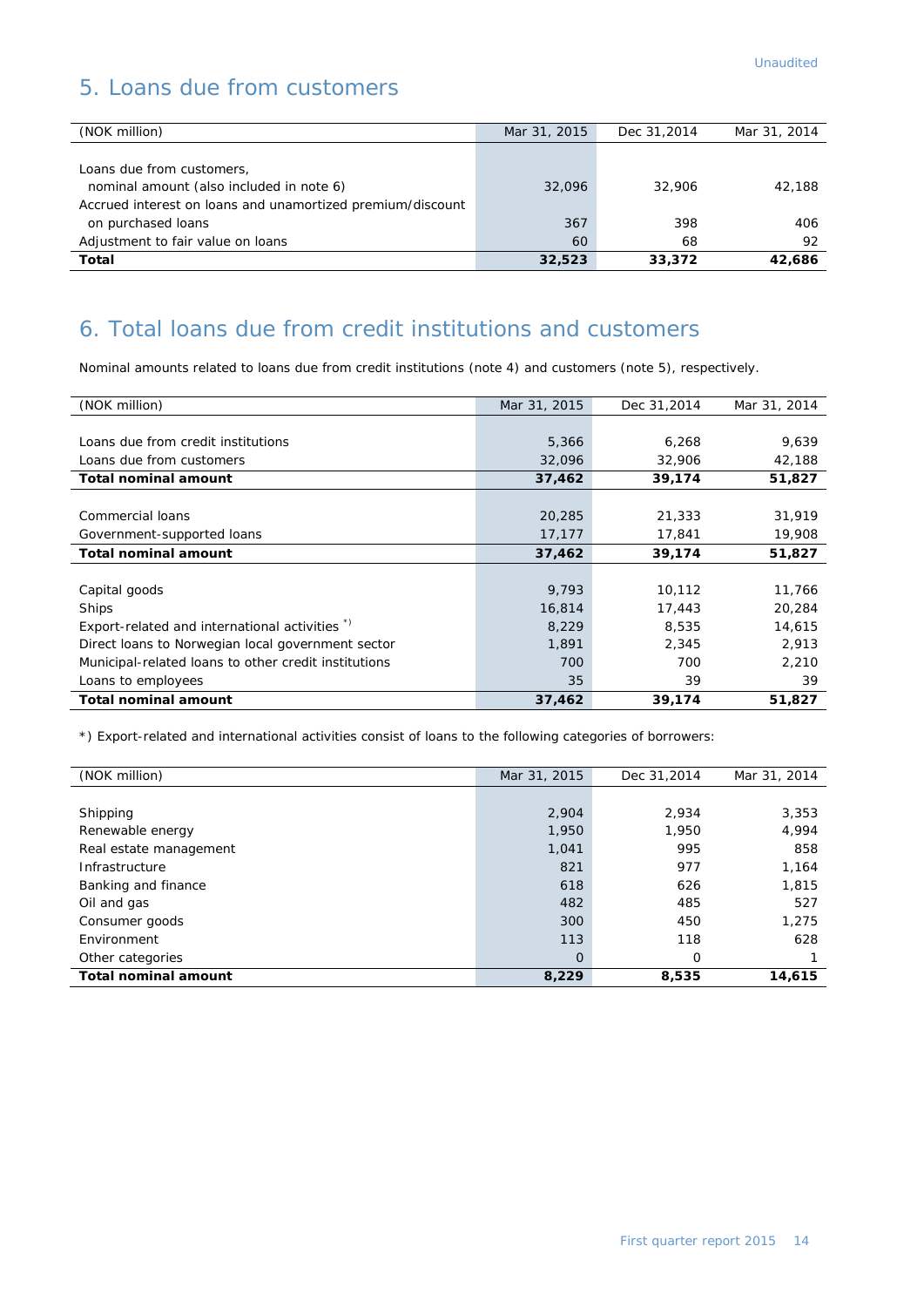# 7. Loans past due or impaired

| (NOK million)                                          | Mar 31, 2015   | Dec 31,2014 | Mar 31, 2014 |
|--------------------------------------------------------|----------------|-------------|--------------|
|                                                        |                |             |              |
| Interest and principal installment 1-30 days past due  | $\overline{O}$ | 0           | 8            |
| Not matured principal on loans                         |                |             |              |
| with payments 1-30 days past due                       | $\Omega$       | $\Omega$    | 209          |
|                                                        |                |             |              |
| Interest and principal installment 31-90 days past due | 0              | $\Omega$    | 9            |
| Not matured principal on loans                         |                |             |              |
| with payments 31-90 days past due                      | 10             | 0           | 45           |
|                                                        |                |             |              |
| Interest and principal installment                     |                |             |              |
| more than 90 days past due                             | 202            | 212         | 129          |
| Not matured principal on loans                         |                |             |              |
| with payments more than 90 days past due               | 333            | 329         | 146          |
|                                                        |                |             |              |
| Total loans past due                                   | 545            | 541         | 546          |
|                                                        |                |             |              |
| Relevant collateral or guarantees received *)          | 448            | 440         | 454          |
| Fair value adjustment on loans past due                | 63             | 66          | 57           |
| Impairments on loans measured at amortized cost        | 0              | 0           | 0            |

\*) A total of NOK 97 million relates to exposure towards Icelandic banks as of March 31, 2015, NOK 101 million as of December 31, 2014 and NOK 92 million as of March 31, 2014, and are as of the balance sheet date not considered guaranteed in a satisfactory manner. These loans are measured at fair value at each balance sheet date. The change in fair value in the period is reflected in the line item 'Net gains/losses on financial instruments at fair value'. Apart from the fair value adjustments already recognized in the income statement, related to the exposure towards the Icelandic banks discussed above, the company considers all other loans to be secured in a satisfactory manner. For these transactions, amounting to NOK 448 million, the Norwegian government, through the Guarantee Institute for Export Credit (GIEK), guarantees approximately 95 percent of the amounts in default. The remaining 5 percent are guaranteed by private banks, most of them operating in Norway. Where applicable, claims have already been submitted in accordance with the guarantees.

## 8. Securities and repurchase receivable

| (NOK million)                                          | Mar 31, 2015 | Dec 31, 2014 | Mar 31,2014 |
|--------------------------------------------------------|--------------|--------------|-------------|
|                                                        |              |              |             |
| Trading portfolio                                      | 29,896       | 26.292       | 25,742      |
| Repurchase receivable                                  | 1,109        |              | 423         |
| Other securities at fair value through profit and loss | 1,781        | 1.699        | 2.249       |
| Total                                                  | 32,786       | 27.991       | 28,414      |

## 9. Property, equipment and investment property

| (NOK million)                              | Mar 31, 2015 | Dec 31, 2014 | Mar 31,2014 |
|--------------------------------------------|--------------|--------------|-------------|
|                                            |              |              |             |
| Buildings and land in own use              | 128          | 130          | 125         |
| Investment property                        | 78           | 79           |             |
| <b>Total buildings and land</b>            | 206          | 209          | 202         |
|                                            |              |              |             |
| Other fixed assets                         | 8            | 8            | 8           |
| Total fixed assets and investment property | 214          | 217          | 210         |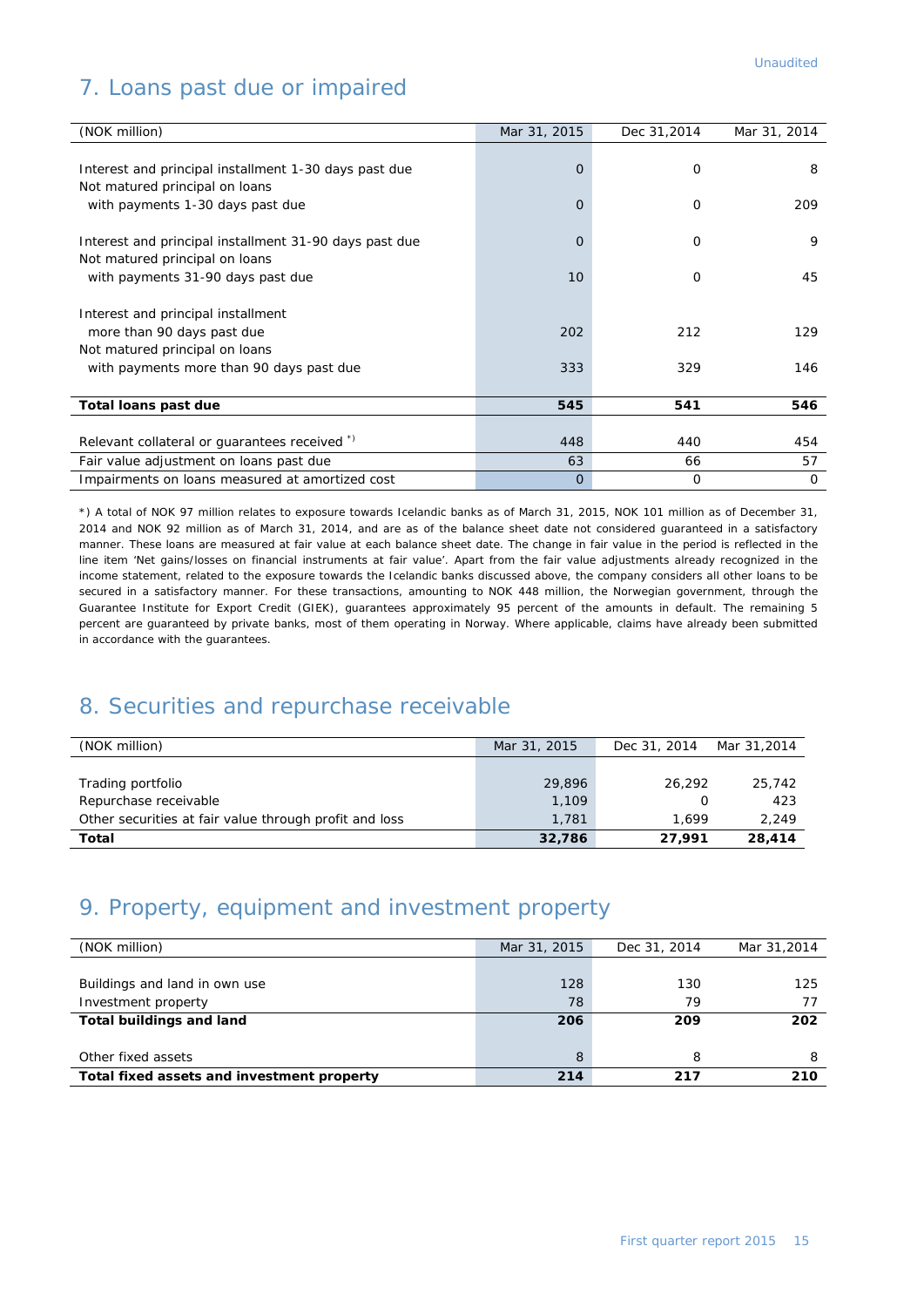## 10. Other assets

| (NOK million)                    | Mar 31, 2015 | Dec 31, 2014 | Mar 31,2014 |
|----------------------------------|--------------|--------------|-------------|
|                                  |              |              |             |
| Settlement account 108 Agreement | 176          | 182          | 122         |
| Cash collateral provided         | 3,450        | 3,181        | 4.156       |
| Collateral deposit <sup>*</sup>  | 1,213        | 1,115        |             |
| Other                            | 69           | 126          | 126         |
| <b>Total other assets</b>        | 4,908        | 4.604        | 4,406       |

\*)The Collateral deposit relates to a USD 150 million deposit of collateral for the benefit of Citibank N.A. to cover Eksportfinans' day to day settlement activity. This amount can be adjusted up or down depending on settlement activity of Eksportfinans. The deposit shall stay in place while any secured obligations are in place. Citibank is entitled to at any time without prior notice to Eksportfinans to set-off or transfer all or part of the Deposit in or towards satisfaction of all or any part of the secured obligations. The agreement was entered into in 2014.

## 11. Bond debt

| (NOK million)                    | Mar 31, 2015 | Dec 31, 2014 | Mar 31,2014 |
|----------------------------------|--------------|--------------|-------------|
|                                  |              |              |             |
| Bond debt                        | 68,031       | 66.157       | 79.842      |
| Adjustment to fair value on debt | (653)        | (607)        | (7, 543)    |
| Accrued interest                 | 967          | 863          | 954         |
| Total bond debt                  | 68,345       | 66,413       | 73,253      |

## 12. Other liabilities

| (NOK million)                  | Mar 31, 2015 | Dec 31, 2014 | Mar 31,2014 |
|--------------------------------|--------------|--------------|-------------|
|                                |              |              |             |
| Grants to mixed credits        | 48           | 44           | 46          |
| Cash collateral received       | 4,364        | 4,508        | 4.413       |
| Other short-term liabilities   | 43           | 48           | 79          |
| <b>Total other liabilities</b> | 4,455        | 4.600        | 4.538       |

# 13. Segment information

The company is divided into three business areas: Export lending, Municipal lending and Securities. After the sale of Kommunekreditt Norge AS, municipal lending consists of loans extended directly to municipalities and municipalrelated loans to savings banks that were purchased from Kommunekreditt Norge AS in connection with the sale of the subsidiary. The company also has a treasury department responsible for the day to day risk management and asset and liability management. Income and expenses related to treasury are divided between the three business areas.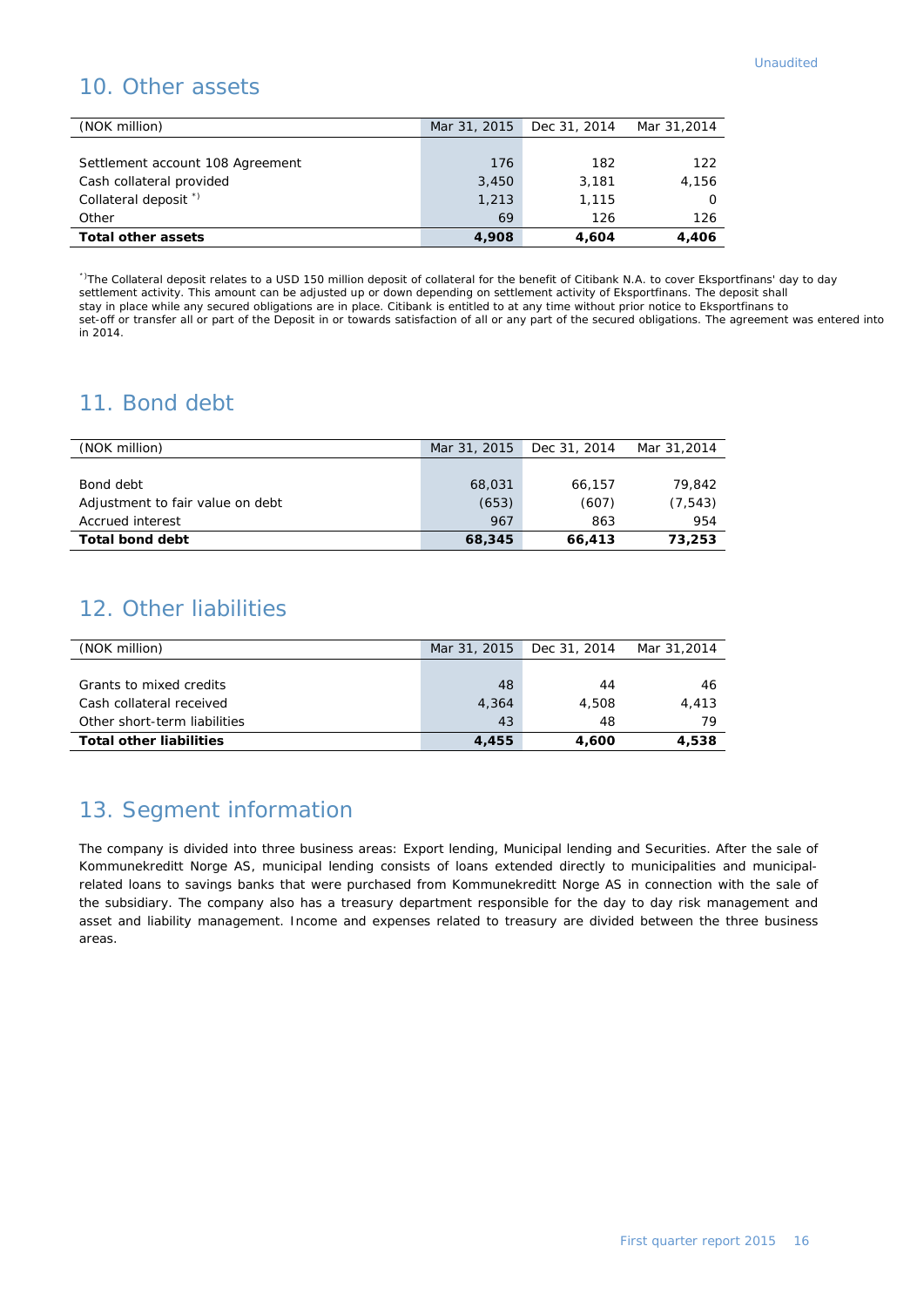#### **Income and expenses divided between segments**

|                                                    | <b>Export lending</b> |      | <b>Municipal lending</b> |                | <b>Securities</b> |          |
|----------------------------------------------------|-----------------------|------|--------------------------|----------------|-------------------|----------|
|                                                    | First quarter         |      | First quarter            |                | First quarter     |          |
| (NOK million)                                      | 2015                  | 2014 | 2015                     | 2014           | 2015              | 2014     |
|                                                    |                       |      |                          |                |                   |          |
| Net interest income <sup>1)</sup>                  | 68                    | 79   | $\overline{2}$           | 7              | 31                | 34       |
|                                                    |                       |      |                          |                |                   |          |
| Commissions and                                    |                       |      |                          |                |                   |          |
| income related to banking services $2$             | $\overline{O}$        | 0    | $\Omega$                 | $\mathbf 0$    | $\Omega$          | $\Omega$ |
| Commissions and                                    |                       |      |                          |                |                   |          |
| expenses related to banking services <sup>2)</sup> | $\mathbf 0$           | 0    | $\Omega$                 | $\mathbf 0$    | $\Omega$          | $\Omega$ |
| Net gains/(losses)                                 |                       |      |                          |                |                   |          |
| on financial instruments at fair value 3)          | 31                    | 0    | $\Omega$                 | $\Omega$       | (17)              | (15)     |
| Income/expense allocated by volume 4)              | $\mathbf{1}$          |      | 0                        | 0              | 1                 | 1        |
| Net other operating income                         | 32                    | 1    | $\mathbf 0$              | 0              | (16)              | (14)     |
|                                                    |                       |      |                          |                |                   |          |
| <b>Total operating income</b>                      | 100                   | 80   | $\overline{2}$           | 7              | 15                | 20       |
| <b>Total operating expenses</b>                    | 14                    | 42   | 1                        | $\overline{2}$ | 18                | 27       |
| Pre-tax operating profit/(loss)                    | 86                    | 38   | 1                        | 5              | (3)               | (7)      |
|                                                    |                       |      |                          |                |                   |          |
| Taxes                                              | 24                    | 9    | $\Omega$                 | 1              | (1)               | (2)      |
| Non-IFRS profit for the period excluding           |                       |      |                          |                |                   |          |
| unrealized gains/(losses) on financial             |                       |      |                          |                |                   |          |
| instruments and excluding realized                 |                       |      |                          |                |                   |          |
| losses/(gains) hedged by the PHA                   | 62                    | 29   |                          | 4              | (2)               | (5)      |

1) Net interest income includes interest income directly attributable to the segments based on Eksportfinans' internal pricing model. The treasury department obtains interest on Eksportfinans' equity and in addition the positive or negative result (margin) based on the difference between the internal interest income from the segments and the actual external funding cost. Net interest income in the treasury department is allocated to the reportable segments based on volume for the margin, and risk weighted volume for the interest on equity.

2) Income/(expense) directly attributable to each segment.

3) For Export lending the figures are related to unrealized gains/(losses) on the Icelandic bank exposure. In this context, the fair value adjustments on the Icelandic bank exposure have been treated as realized, as they are not expected to be reversed towards maturity, as other unrealized gains and losses. For Securities the figures are related to realized gains/(losses) on financial instruments.

4) Income/expense, other than interest, in the treasury department has been allocated to the business areas by volume. These are items included in net other operating income in the income statement.

#### **Reconciliation of segment profit measure to total comprehensive income**

|                                                                                     | First quarter |          |  |
|-------------------------------------------------------------------------------------|---------------|----------|--|
| (NOK million)                                                                       | 2015          | 2014     |  |
|                                                                                     |               |          |  |
| Export lending                                                                      | 62            | 29       |  |
| Municipal lending                                                                   |               | 4        |  |
| <b>Securities</b>                                                                   | (2)           | (5)      |  |
| Non-IFRS profit for the period                                                      |               |          |  |
| excluding unrealized gains/(losses) on financial instruments                        |               |          |  |
| and excluding realized losses/(gains) hedged by the PHA                             | 61            | 28       |  |
| Net unrealized gains/(losses) <sup>1)</sup><br>Unrealized losses/(gains) related to | (281)         | (2,320)  |  |
| the Icelandic bank exposure included above 1)                                       | 2             | $\Omega$ |  |
| Tax effect of the items above                                                       | 77            | 626      |  |
| Total comprehensive income                                                          | (142)         | (1,666)  |  |

1) Reversal of previously recognized loss (at exchange rates applicable at reporting date).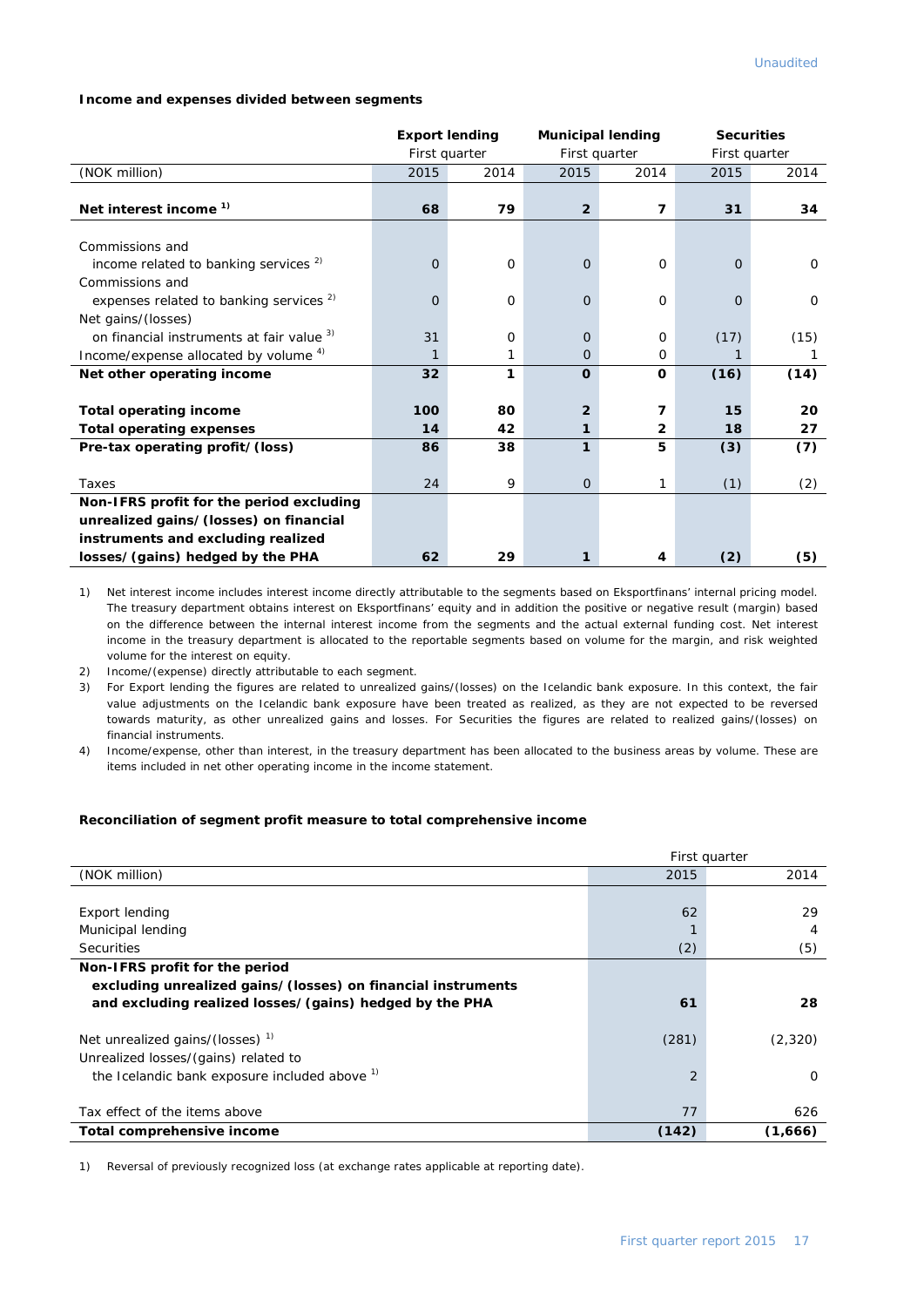## 14. Material transactions with related parties

The company's two largest shareholders, DNB Bank ASA and Nordea Bank Norge ASA, are considered to be related parties in accordance with IAS 24 Related Party Disclosures. All transactions with related parties are made on market terms.

| (NOK million)                                   | Acquired<br>loans $1$ | Deposits $2$ | Guarantees<br>issued $3$ | Guarantees<br>received $4)$ | PHA <sup>5</sup> |
|-------------------------------------------------|-----------------------|--------------|--------------------------|-----------------------------|------------------|
|                                                 |                       |              |                          |                             |                  |
| Balance January 1, 2015                         | 4,311                 | 553          | 89                       | 14,494                      | (542)            |
| Change in the period                            | (881)                 | 60           | 8                        | (3, 269)                    | (26)             |
| Balance March 31, 2015                          | 3,430                 | 613          | 97                       | 11,225                      | (568)            |
|                                                 |                       |              |                          |                             |                  |
| Balance January 1, 2014                         | 4,732                 | 312          | 73                       | 16.622                      | (295)            |
| Change of balance January 1, 2014 <sup>6)</sup> | O                     | 0            | $\Omega$                 | 1,455                       | ∩                |
| Change in the period                            | (151)                 | 765          | (2)                      | (945)                       | (143)            |
| Balance March 31, 2014                          | 4,581                 | 1,077        | 71                       | 17,132                      | (438)            |

1) The company acquired loans from banks. The loans were part of the company's ordinary lending activity, as they were extended to the export industry. Since the selling banks provided a guarantee for the loans, not substantially all of the risk and rewards were transferred to the company, thus the loans are classified as loans due from credit institutions in the balance sheet.

2) Deposits made by the company.

3) Guarantees issued by the company to support the Norwegian export industry.

4) Guarantees provided to the company from the related parties.

5) Eksportfinans has entered into a derivative portfolio hedge agreement with the majority of its shareholders. The agreement, effective from March 1, 2008, will offset losses up to NOK 5 billion in the liquidity portfolio held as of February 29, 2008. The agreement will also offset any gains in the portfolio as of the same date. The payments to or from the company related to the losses or gains, respectively, in the portfolio, will take place on the last day of February each year, with the first payment in 2011. The agreement expires with the maturities of the bonds included in the contract, with the latest maturity on December 31, 2023. Eksportfinans will pay a monthly fee of NOK 5 million to the participants in the agreement. The balances show the related parties' share of the fair value of the contract as of the balance sheet date. A negative balance indicates that Eksportfinans owes money to the related parties.

6) Balance at January 1, 2014, has been changed in 2014, due to internal corrections.

In addition to the transactions reflected in the above table, Eksportfinans' three major owner banks have extended a committed liquidity facility of USD 1 billion to the company, an Eksportfinans initiated reduction from a former USD 2 billion agreement. The facility has a twelve month maturity with the possibility of extension, and was most recently renewed for another year in the second quarter of 2014. Eksportfinans has not utilized this credit facility.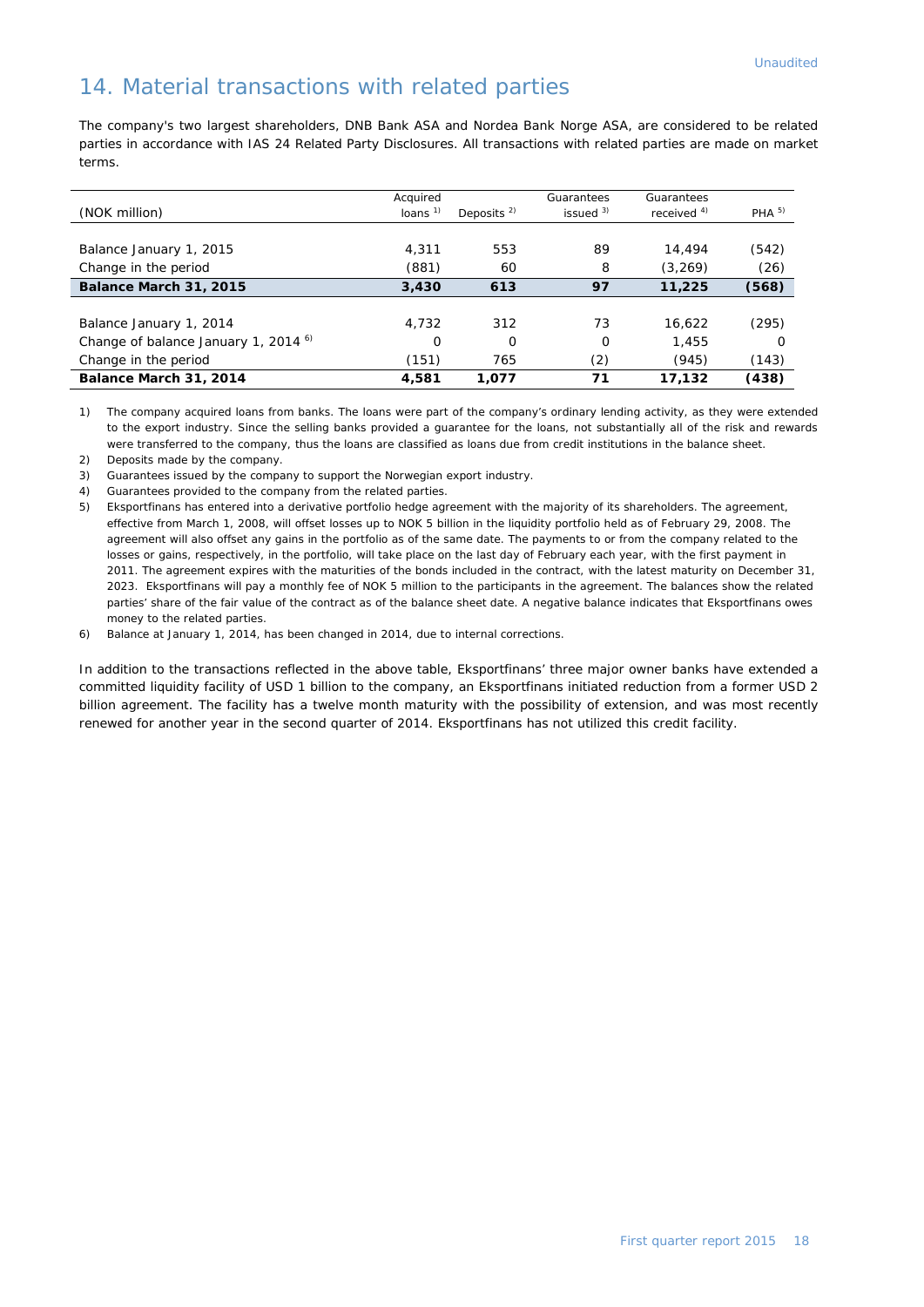## 15. Market risk - effects from economic hedging

Note 2 specifies the net realized and unrealized gains/losses on financial instruments, showing separately the gains/losses related to financial derivatives. When presented to the company's management and Board of Directors, the figures are prepared showing the various financial instruments after netting with related economic hedges, since derivatives are used as economic hedges of the market risk of specific assets and liabilities.

The below table specifies net realized and unrealized gains/(losses) on financial instruments at fair value, netted with related economic hedges.

#### **Net realized and unrealized gains/(losses) on financial instruments at fair value**

|                                                                  | First quarter |          |
|------------------------------------------------------------------|---------------|----------|
| (NOK million)                                                    | 2015          | 2014     |
|                                                                  |               |          |
| Securities <sup>1)</sup>                                         | (17)          | (15)     |
| Other financial instruments at fair value <sup>1)</sup>          | 33            |          |
| Net realized gains/(losses)                                      | 16            | (14)     |
|                                                                  |               |          |
| Loans and receivables <sup>1)</sup>                              | (3)           | 28       |
| Securities $1$                                                   | (16)          | $\Omega$ |
| Bond debt $(1)$ $(2)$ $(3)$                                      | (254)         | (2, 367) |
| Subordinated debt and capital contribution securities 1) 2) 3)   | (2)           | (12)     |
| Other financial instruments at fair value <sup>1)</sup>          |               | (1)      |
| Net unrealized gains/(losses)                                    | (274)         | (2, 352) |
|                                                                  |               |          |
| Financial derivatives related to the 108 Agreement <sup>4)</sup> | (7)           | 32       |
| Net realized and unrealized gains/(losses)                       | (265)         | (2, 334) |

1) Including financial derivatives with purpose of economic hedging.<br>2) Accumulated net gain on own debt is NOK 2,054 million as of M

2) Accumulated net gain on own debt is NOK 2,054 million as of March 31, 2015, compared to NOK 5,954 million as of March 31, 2014.

3) In the first quarter of 2015, Eksportfinans had an unrealized loss of NOK 256 million (loss of NOK 2,379 million in the same period of 2014) on its own debt, net of derivatives.

4) Derivatives related to components of the 108 Agreement. The 108 Agreement is accounted for at amortized cost, hence these derivatives are not included in the effects related to financial instruments at fair value.

Interest, and the interest effect of economic hedging instruments, is classified as interest income or expense in the statement of comprehensive income. Changes in fair value are recorded in the line item 'Net gains/(losses) on financial instruments at fair value'. For the first quarter of 2015 and 2014, the company recorded NOK 481 million and NOK 626 million respectively, of interest income on loans due from credit institutions, loans due from customers and securities and NOK 770 million and NOK 821 million, respectively, of interest expense on commercial paper and bond debt, subordinated debt and capital contribution securities. In the same periods the company recorded positive NOK 3 million, and negative NOK 9 million, respectively, of interest income on economic hedging instruments and negative NOK 386 million and negative NOK 325 million, respectively, of interest expense on economic hedging instruments.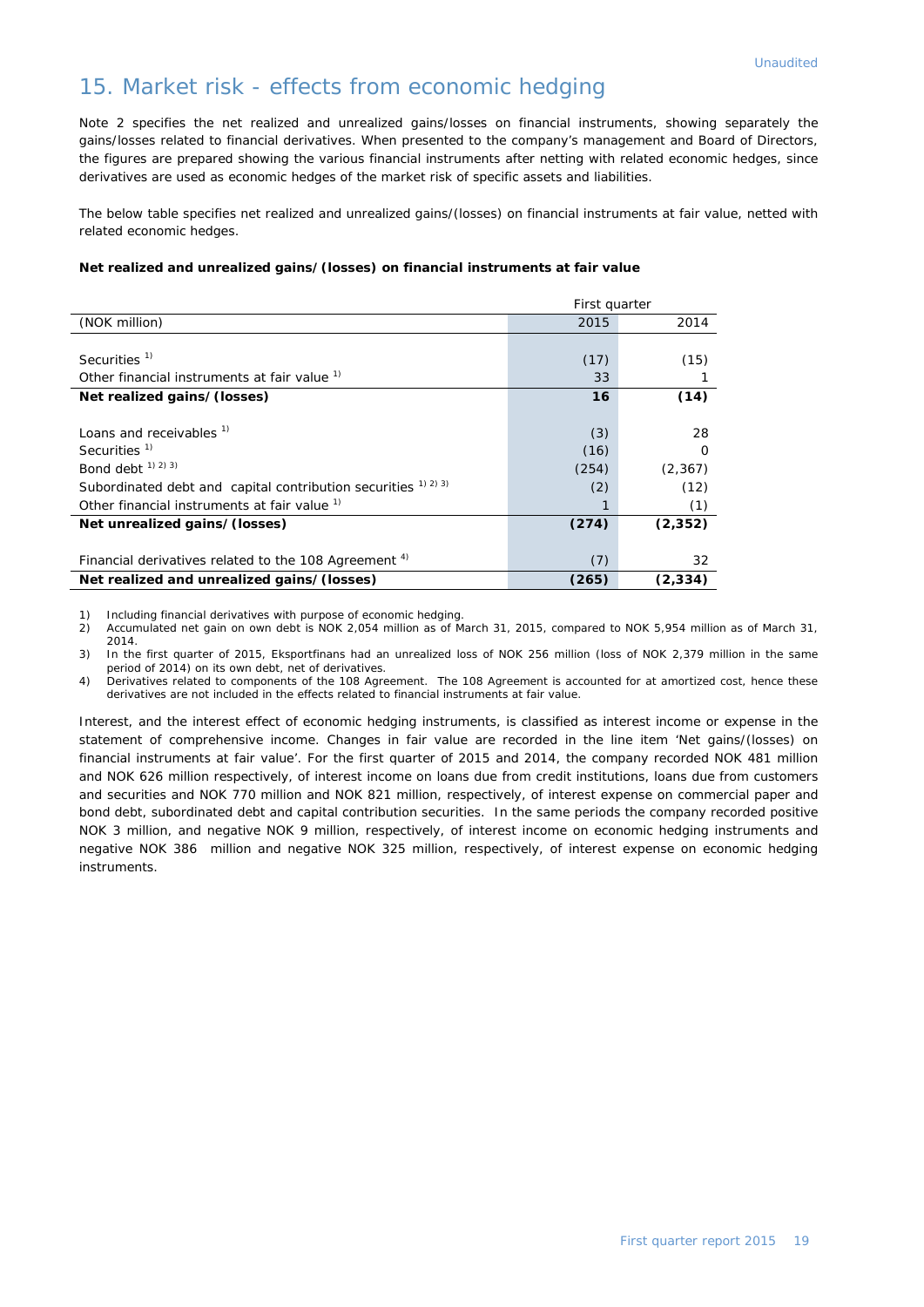# 16. Maturity analysis

## **Maturity analysis of financial assets and liabilities based on expected maturities at March 31, 2015**

|                                                    |           | From      | From        | From        |          |           |
|----------------------------------------------------|-----------|-----------|-------------|-------------|----------|-----------|
|                                                    | Up to     | 1 month   | 3 months up | 1 year up   |          |           |
|                                                    | and       | up to and | to and      | to and      |          |           |
|                                                    | including | including | including 1 | including 5 | Over     |           |
| (NOK million)                                      | 1 month   | 3 months  | year        | years       | 5 years  | Total     |
|                                                    |           |           |             |             |          |           |
| <b>Assets</b>                                      |           |           |             |             |          |           |
| Loans and receivables due from credit institutions | 4,396     | 812       | 207         | 2,888       | 228      | 8,531     |
| Loans and receivables due from customers           | 259       | 309       | 3,741       | 15,787      | 18,471   | 38,568    |
| Securities                                         | 439       | 2,145     | 12,500      | 9.883       | 4.762    | 29,729    |
| Derivatives net settled                            | 15        | 524       | 774         | 871         | 498      | 2,681     |
| Derivatives gross settled (pay leg)                | (8,601)   | (6, 566)  | (18, 730)   | (16, 599)   | (4, 447) | (54, 943) |
| Derivatives gross settled (receive leg)            | 9,436     | 6,898     | 20,332      | 18,073      | 4,711    | 59,450    |
| Cash collateral                                    | $\Omega$  | 3,450     | 0           | 0           | $\circ$  | 3,450     |
| <b>Total assets</b>                                | 5,944     | 7,572     | 18,824      | 30,903      | 24,223   | 87,467    |
|                                                    |           |           |             |             |          |           |
| Liabilities                                        |           |           |             |             |          |           |
| Deposits                                           | 1,110     | 0         | 0           | 0           | 0        | 1,110     |
| Non-structured bond debt                           | 0         | 2,682     | 11,127      | 37,077      | 2,781    | 53,667    |
| Structured bond debt                               | 2,772     | 970       | 3,556       | 5,144       | 5,978    | 18,419    |
| Derivatives net settled                            | 70        | 79        | 467         | 1,820       | 319      | 2,757     |
| Derivatives gross settled (pay leg)                | 2,094     | 4,825     | 2,935       | 5,939       | 3,163    | 18,955    |
| Derivatives gross settled (receive leg)            | (1, 739)  | (4, 149)  | (2,770)     | (4,650)     | (3, 119) | (16, 427) |
| Cash collateral                                    | 0         | 4,364     | 0           | 0           | 0        | 4,364     |
| Subordinated loans                                 | $\Omega$  | 0         | 1.061       | 0           | $\circ$  | 1,061     |
| <b>Total liabilities</b>                           | 4,307     | 8,771     | 16,376      | 45,330      | 9,122    | 83,905    |

## **Maturity analysis of financial assets and liabilities based on expected maturities at December 31, 2014**

|                                                    |           | From      | From        | From        |          |           |
|----------------------------------------------------|-----------|-----------|-------------|-------------|----------|-----------|
|                                                    | Up to     | 1 month   | 3 months up | 1 year up   |          |           |
|                                                    | and       | up to and | to and      | to and      |          |           |
|                                                    | including | including | including 1 | including 5 | Over     |           |
| (NOK million)                                      | 1 month   | 3 months  | year        | years       | 5 years  | Total     |
|                                                    |           |           |             |             |          |           |
| <b>Assets</b>                                      |           |           |             |             |          |           |
| Loans and receivables due from credit institutions | 5,143     | 13        | 1,068       | 2.672       | 254      | 9,149     |
| Loans and receivables due from customers           | 305       | 441       | 3,536       | 16,177      | 19.289   | 39,748    |
| Securities                                         | 493       | 1,704     | 11,441      | 10,845      | 2.602    | 27,084    |
| Derivatives net settled                            | 15        | 85        | 1,111       | 1,158       | 540      | 2,910     |
| Derivatives gross settled (pay leg)                | (5, 184)  | (8, 859)  | (17, 463)   | (20, 948)   | (4,623)  | (57,076)  |
| Derivatives gross settled (receive leg)            | 5,622     | 9,167     | 18,400      | 22,738      | 4,853    | 60,781    |
| Cash collateral                                    | 0         | 4,508     | 0           | 0           | $\Omega$ | 4,508     |
| <b>Total assets</b>                                | 6,394     | 7,059     | 18,093      | 32,642      | 22,915   | 87,104    |
|                                                    |           |           |             |             |          |           |
| <b>Liabilities</b>                                 |           |           |             |             |          |           |
| Non-structured bond debt                           | 27        | 153       | 12,514      | 34,343      | 2,564    | 49,601    |
| Structured bond debt                               | 388       | 786       | 5.530       | 9.156       | 5.111    | 20,972    |
| Derivatives net settled                            | 79        | 84        | 412         | 1,821       | 384      | 2,779     |
| Derivatives gross settled (pay leg)                | 560       | 96        | 5.746       | 5,099       | 1.802    | 13,304    |
| Derivatives gross settled (receive leg)            | (560)     | (92)      | (4,664)     | (4,020)     | (1, 777) | (11, 113) |
| Cash collateral                                    | $\Omega$  | 3,181     | $\Omega$    | $\Omega$    | $\Omega$ | 3,181     |
| Subordinated loans                                 | 0         | 0         | 977         | 0           | $\Omega$ | 977       |
| <b>Total liabilities</b>                           | 494       | 4,207     | 20,514      | 46,399      | 8,085    | 79,699    |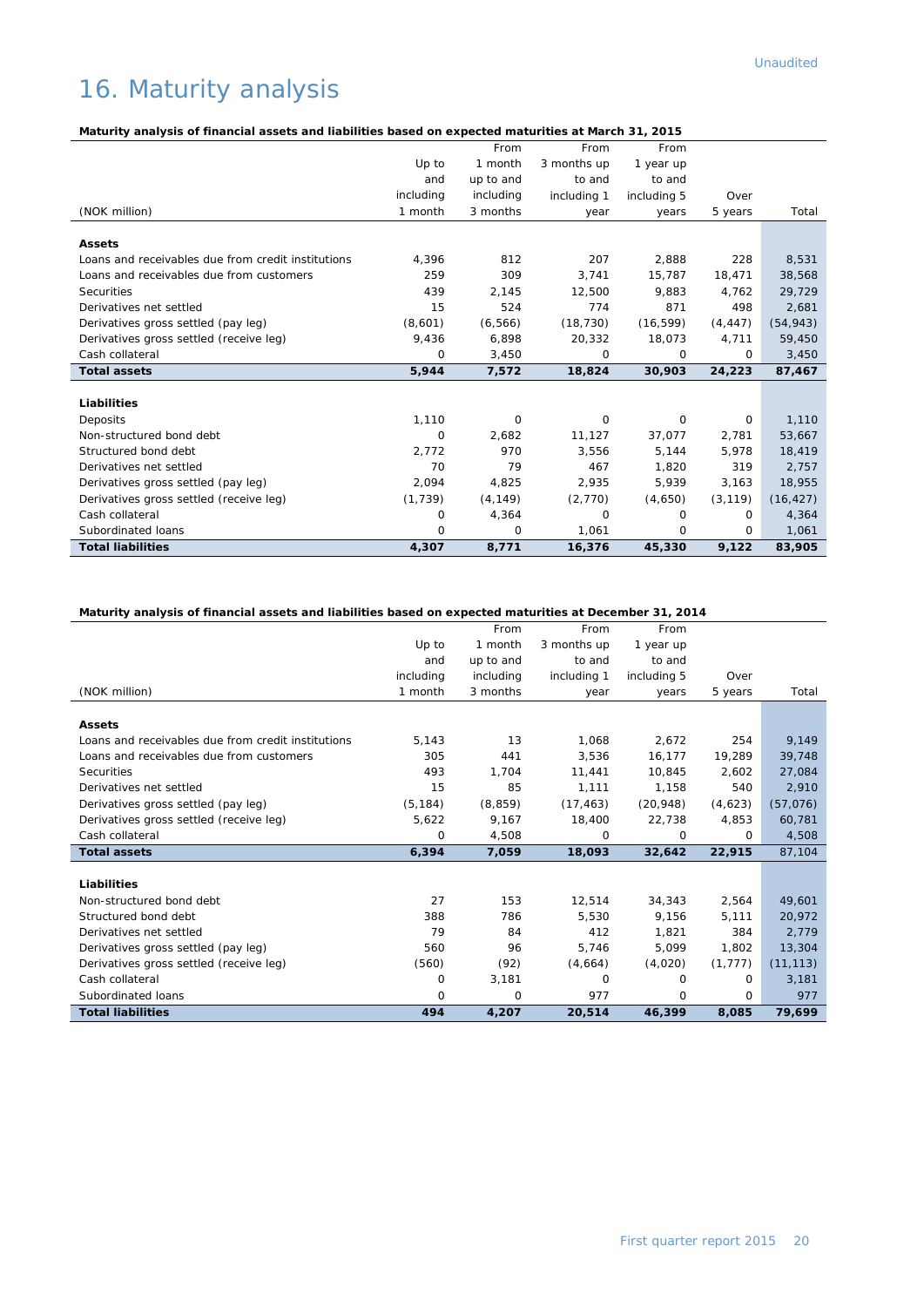Unaudited

|  | Maturity analysis of financial assets and liabilities based on expected maturities at March 31, 2014 |
|--|------------------------------------------------------------------------------------------------------|
|  |                                                                                                      |

|                                                    |             | From      | From        | From        |             |           |
|----------------------------------------------------|-------------|-----------|-------------|-------------|-------------|-----------|
|                                                    |             | 1 month   | 3 months up | 1 year up   |             |           |
|                                                    | Up to and   | up to and | to and      | to and      |             |           |
|                                                    | including 1 | including | including 1 | including 5 | Over        |           |
| (NOK million)                                      | month       | 3 months  | year        | years       | 5 years     | Total     |
|                                                    |             |           |             |             |             |           |
| <b>Assets</b>                                      |             |           |             |             |             |           |
| Loans and receivables due from credit institutions | 4.019       | 13        | 906         | 3.955       | 321         | 9,213     |
| Loans and receivables due from customers           | 1,633       | 2,600     | 4.092       | 21,153      | 23,932      | 53,410    |
| Securities                                         | 977         | 3.345     | 14.497      | 6.688       | 4,237       | 29,744    |
| Derivatives net settled                            | 12          | 505       | 809         | 2,097       | 1.042       | 4,466     |
| Derivatives gross settled (pay leg)                | (795)       | (1, 401)  | (4,030)     | (7, 790)    | (8, 458)    | (22, 474) |
| Derivatives gross settled (receive leg)            | 831         | 1,461     | 4,410       | 9,342       | 9,692       | 25,736    |
| Cash collateral                                    | 0           | 4,413     | 0           | 0           | 0           | 4,413     |
| <b>Total assets</b>                                | 6,677       | 10,935    | 20,684      | 35,446      | 30,765      | 104,507   |
|                                                    |             |           |             |             |             |           |
| Liabilities                                        |             |           |             |             |             |           |
| Deposits by credit institutions                    |             |           |             |             |             |           |
|                                                    | 415         | 0         | 0           | 0           | 0           | 415       |
| Commercial paper debt                              | 0           | 0         | $\Omega$    | $\Omega$    | 0           | $\Omega$  |
| Non-structured bond debt                           | $\Omega$    | 628       | 9,950       | 37,021      | 4,039       | 51,639    |
| Structured bond debt                               | 1,986       | 561       | 4.804       | 8.268       | 18,997      | 34,616    |
| Derivatives net settled                            | 48          | 126       | 477         | 2.078       | 595         | 3,324     |
| Derivatives gross settled (pay leg)                | 9,193       | 14,316    | 16,720      | 20,712      | 8,163       | 69,105    |
| Derivatives gross settled (receive leg)            | (9,075)     | (14,050)  | (16, 251)   | (19, 343)   | (9, 335)    | (68, 054) |
| Cash collateral                                    | 0           | 4,156     | $\Omega$    | 0           | 0           | 4,156     |
| Subordinated loans                                 | 0           | 0         | 42          | 911         | 0           | 953       |
| Capital contribution securities                    | $\mathbf 0$ | 0         | $\mathbf 0$ | 0           | $\mathbf 0$ | $\Omega$  |

The figures in the above table include principal and interest payable (receivable) at nominal value. For the figures in the above table, call and trigger dates as estimated in models are applied in the classification of the maturities. For some issues with call and trigger optionalities, the expected maturity is estimated using a sophisticated valuation system which is further described in our annual financial statements. The actual maturities might differ from these estimations.

## 17. Fair value of financial instruments

The methodology used for calculating fair values of financial instruments is consistent with the methodology defined in our audited annual report for the fiscal year ending 2014.

#### **17.1 Sensitivity analysis**

Loans due from credit institutions or customers:

The following table shows the unrealized loss of each category of loans by increasing the credit spread by 1 basis point as well as the percentage of total lending portfolio.

|                              | March 31, 2015     | March 31, 2014 |                    |            |
|------------------------------|--------------------|----------------|--------------------|------------|
| (NOK million and percentage) | Sensitivity (1 bp) | Percentage     | Sensitivity (1 bp) | Percentage |
|                              |                    |                |                    |            |
| Direct loans                 | (0.7)              | 5.2%           | (0.8)              | 11.6%      |
| Loans to municipalities      | (0.9)              | 9.4%           | (1.4)              | 9.2%       |
| Collaboration loans          | (0.3)              | 17.9%          | (0.7)              | 13.6 %     |
| Guaranteed loans             | (3.4)              | 67.5%          | (4.8)              | 65.6 %     |
| <b>Total loans</b>           |                    | 100.0%         |                    | 100.0%     |

The spreads applied for fair value measurement of the combined total lending portfolio are in the range from -4 basis points to 150 basis points as of March 31, 2015 (from -6 basis points to 191 basis points as of March 31, 2014). For the combined total lending portfolio over the past two years credit spreads have changed less than 1 basis point per month in 95 percent of the time, representing NOK 5 million. As of March 31, 2014 a 95 percent confidence interval was 2 basis points representing NOK 16 million.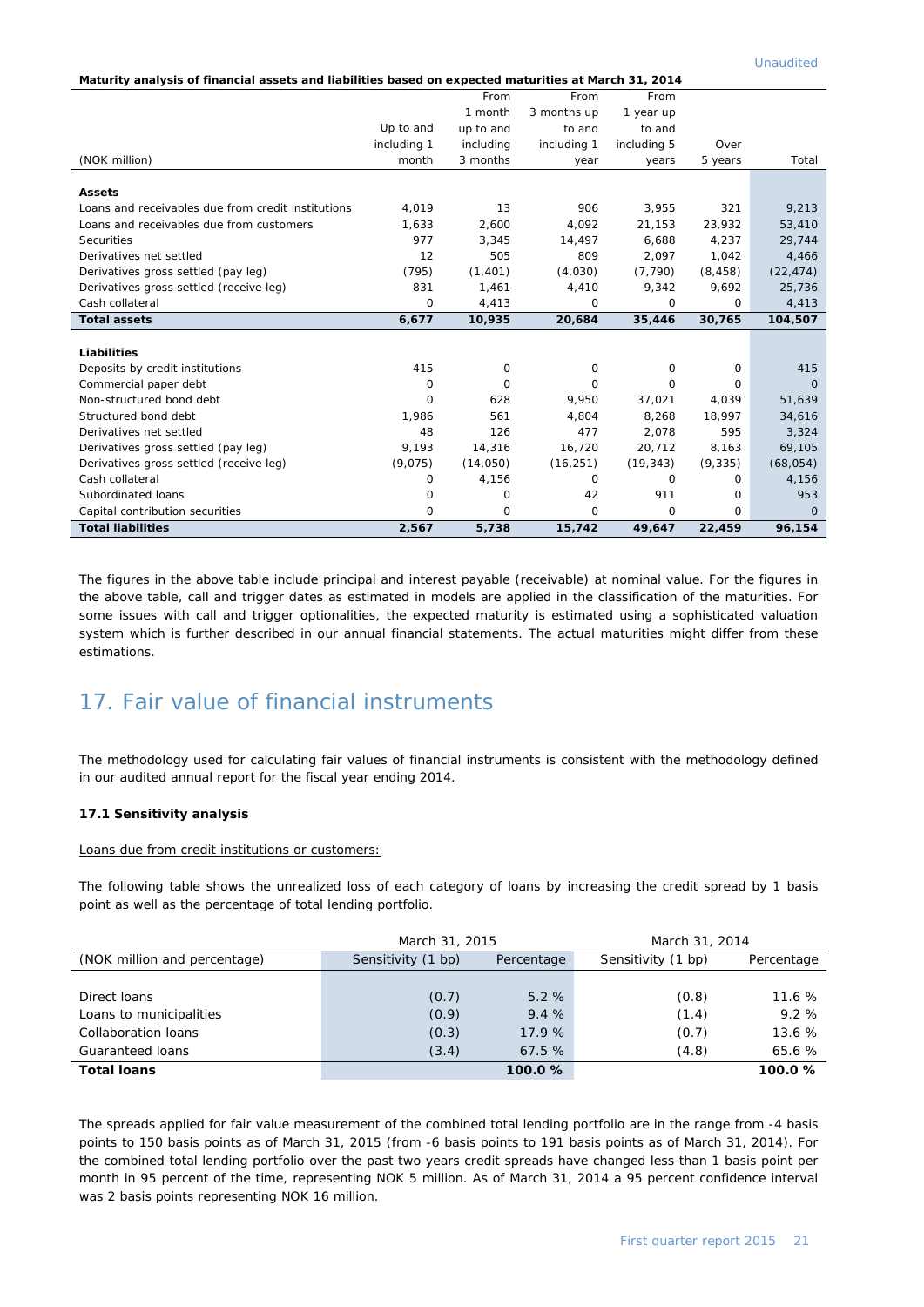#### Securities:

Eksportfinans retrieved prices and credit spread quotes from nine different market makers and pricing vendors as of March 31, 2015. Among the nine different quote providers, the major price provider (Bloomberg) covered 88 percent as of March 31, 2015 (82 percent as of March 31, 2014).

For the remaining, one security had such short time to expected maturity that par value was used. Par value was also used on one government related security (rated AAA and final maturity in 2015). Eksportfinans holds two securities originally in the PHA portfolio issued by the defaulted Washington Mutual (now non-existent). These securities were priced using recovery rates retrieved from Bloomberg.

#### Bond debt:

The following table shows the unrealized gain of each category of bond debt by increasing the credit spread by 1 basis point:

|                        | March 31, 2015     | March 31, 2014     |
|------------------------|--------------------|--------------------|
| (NOK million)          | Sensitivity (1 bp) | Sensitivity (1 bp) |
|                        |                    |                    |
| Unstructured bond debt | 9.0                | 11.0               |
| Structured bond debt   | 7.0                | 18.0               |

The spreads applied for fair value measurement of bond debt are in the range from 122 basis points to 157 basis points as of March 31, 2015 (from 193 basis points to 220 basis points as of March 31, 2014).

#### Subordinated debt:

Increasing the spreads applied in fair value measurement by 10 basis points would decrease the value of subordinated debt as of March 31 2015 by approximately NOK 0.8 million (NOK 1.6 million as of March 31, 2014). The spread applied for fair value measurement of the subordinated debt is 122 basis points as of March 31, 2015, resulting in a price of 103.48. As of March 31, 2014 the spread applied for fair value measurement of the subordinated debt was 198 basis points, resulting in a price of 105.41.

#### **17.2 Financial assets measured at fair value through profit or loss**

|                                    |          | March 31, 2015<br>March 31, 2014 |             |        |         |         |         |        |
|------------------------------------|----------|----------------------------------|-------------|--------|---------|---------|---------|--------|
| (NOK million)                      | Level 1  | Level 2                          | Level 3     | Total  | Level 1 | Level 2 | Level 3 | Total  |
|                                    |          |                                  |             |        |         |         |         |        |
| Loans due from credit institutions | 655      | 9.526                            | 396         | 10.577 | 2.377   | 12.791  | 399     | 15,568 |
| Loans due from customers           | 0        | 1,255                            | 13,811      | 15,066 | 0       | 2.197   | 20,257  | 22,454 |
| <b>Securities</b>                  | 0        | 32,785                           | $\mathbf 0$ | 32,785 | 0       | 27.991  | 0       | 27,991 |
| Financial derivatives              | $\Omega$ | 6.691                            | 1,268       | 7.959  | 0       | 4.068   | 1.622   | 5,691  |
| Other assets                       | $\Omega$ | 3,450                            | $\Omega$    | 3,450  | 0       | 4.156   | 0       | 4.156  |
| Total fair value                   | 655      | 53,707                           | 15,475      | 69.837 | 2.377   | 51,204  | 22.278  | 75.859 |

#### **17.3 Financial liabilities measured at fair value through profit or loss**

|                                 |              | March 31, 2015 |                |        |         | March 31, 2014 |         |        |
|---------------------------------|--------------|----------------|----------------|--------|---------|----------------|---------|--------|
| (NOK million)                   | Level 1      | Level 2        | Level 3        | Total  | Level 1 | Level 2        | Level 3 | Total  |
|                                 |              |                |                |        |         |                |         |        |
| Deposits by credit institutions | $\mathbf 0$  | 1,110          | $\mathbf 0$    | 1,110  | 0       | 415            | O       | 415    |
| Unstructured bond debt          | 0            | 33,381         | $\overline{O}$ | 33,381 | 0       | 27.134         | 0       | 27,134 |
| Structured bond debt            | $\Omega$     | 0              | 17,119         | 17,119 | 0       | 0              | 25,654  | 25,654 |
| Financial derivatives           | $\mathbf{O}$ | 4,359          | 1,479          | 5,837  | 0       | 4.075          | 1,939   | 6,014  |
| Other liabilities               | 0            | 4,369          | $\overline{0}$ | 4,369  | 0       | 4.417          | 0       | 4,417  |
| Subordinated debt               | $\mathbf{O}$ | $\Omega$       | 1,048          | 1,048  | 0       | 0              | 916     | 916    |
| <b>Total fair value</b>         | $\Omega$     | 43,219         | 19,645         | 62.864 | 0       | 36,041         | 28,509  | 64,550 |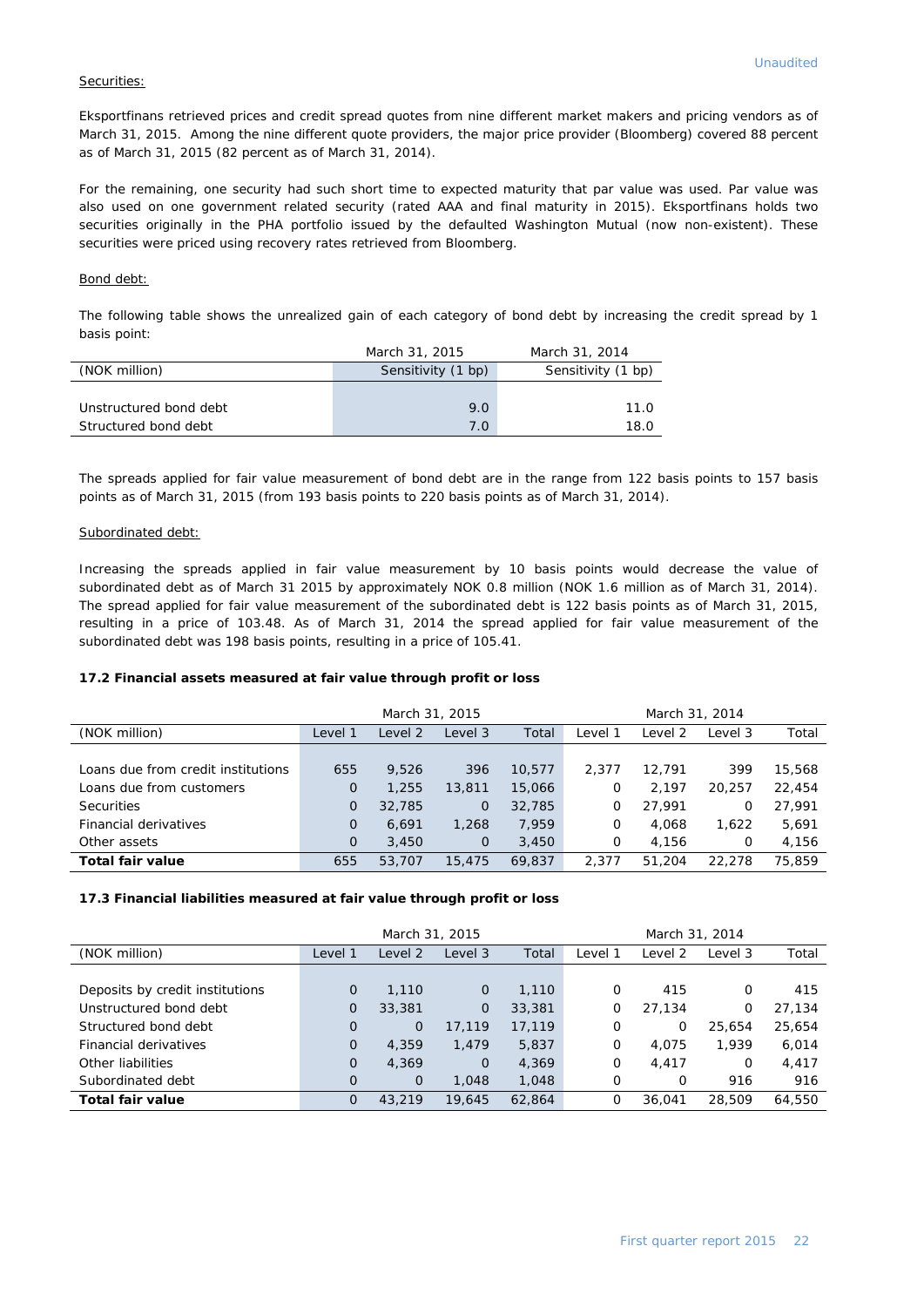#### **Movement of level 3 financial assets**

|                                                                                                                          |                                                             | From January 1, 2015 to March 31, 2015         |                          |        |                                                             | From January 1, 2014 to March 31, 2014         |                          |         |
|--------------------------------------------------------------------------------------------------------------------------|-------------------------------------------------------------|------------------------------------------------|--------------------------|--------|-------------------------------------------------------------|------------------------------------------------|--------------------------|---------|
| (NOK million)                                                                                                            | Loans and<br>receivables due<br>from credit<br>institutions | Loans and<br>receivables due<br>from customers | Financial<br>derivatives | Total  | Loans and<br>receivables due<br>from credit<br>institutions | Loans and<br>receivables due<br>from customers | Financial<br>derivatives | Total   |
| <b>Opening balance</b>                                                                                                   | 384                                                         | 13,471                                         | 1,408                    | 15,263 | 476                                                         | 22,580                                         | 1,428                    | 24,483  |
| Total gains or losses <sup>"</sup>                                                                                       | 31                                                          | 785                                            | 16                       | 832    | (6)                                                         | (160)                                          | 267                      | 101     |
| Settlements                                                                                                              | (20)                                                        | (445)                                          | (155)                    | (620)  | (71)                                                        | (2, 163)                                       | (72)                     | (2,306) |
| <b>Closing balance</b>                                                                                                   | 396                                                         | 13,811                                         | 1,268                    | 15,475 | 399                                                         | 20,257                                         | 1,622                    | 22,278  |
| Total gains or losses *)<br>for the period in profit or<br>loss for<br>assets held at the end of the<br>reporting period | 31                                                          | 785                                            | 76                       | 893    | (6)                                                         | (160)                                          | 401                      | 235     |

\*) Presented under the line item 'Net gains/(losses) on financial instruments at fair value' in the statement of comprehensive income.

#### **Movement of level 3 financial liabilities**

|                                                                                                  |                   |                          | From January 1, 2015 to March 31, 2015 |                 |           |                          | From January 1, 2014 to March 31, 2014 |         |
|--------------------------------------------------------------------------------------------------|-------------------|--------------------------|----------------------------------------|-----------------|-----------|--------------------------|----------------------------------------|---------|
| (NOK million)                                                                                    | Bond debt         | Financial<br>derivatives | Sub<br>ordinated debt                  | Total           | Bond debt | Financial<br>derivatives | Sub<br>ordinated debt                  | Total   |
| <b>Opening balance</b>                                                                           | 19,922            | 913                      | 965                                    | 21,800          | 25,502    | 2,208                    | 902                                    | 28,612  |
| Total gains or losses *)                                                                         | (413)<br>(2, 391) | 596                      | 83                                     | 266<br>(2, 421) | 1,738     | (237)                    | 15                                     | 1,516   |
| <b>Settlements</b>                                                                               |                   | (30)                     | 0                                      |                 | (1,586)   | (33)                     | $\mathbf 0$                            | (1,619) |
| <b>Closing balance</b>                                                                           | 17,119            | 1,479                    | 1,048                                  | 19,645          | 25,654    | 1,939                    | 917                                    | 28,510  |
| Total gains or losses *)<br>for the period in profit or<br>loss for<br>assets held at the end of |                   |                          |                                        |                 |           |                          |                                        |         |
| the reporting period                                                                             | 741               | 656                      | 83                                     | 1,479           | 1,506     | (102)                    | 15                                     | 1,419   |

\*) Presented under the line item 'Net gains/(losses) on financial instruments at fair value' in the statement of comprehensive income.

\*\*) For liabilities, positive figures are represented as losses and negative figures are represented as gains.

## **17.4 Fair value of financial assets and liabilities**

The following table presents the financial assets and liabilities, with the fair value and carrying value (book value) of each class of financial instrument:

|                                    | Mar 31, 2015 |          | Dec 31,2014 |          | Mar 31, 2014 |          |
|------------------------------------|--------------|----------|-------------|----------|--------------|----------|
|                                    | Fair         | Carrying | Fair        | Carrying | Fair         | Carrying |
| (NOK million)                      | value        | value    | value       | value    | value        | value    |
|                                    |              |          |             |          |              |          |
| <b>Assets</b>                      |              |          |             |          |              |          |
| Loans due from credit institutions | 10,667       | 10,720   | 13,214      | 12,370   | 15,705       | 15,734   |
| Loans due from customers           | 35,408       | 32,523   | 36,448      | 33,372   | 45,909       | 42,686   |
| <b>Securities</b>                  | 31,677       | 31,677   | 27,991      | 27,991   | 27,991       | 27,991   |
| Repurchase receivable              | 1,109        | 1,109    | 0           | 0        | 423          | 423      |
| Financial derivatives              | 7,959        | 7,959    | 7,071       | 7,071    | 5,691        | 5,691    |
| Other assets                       | 4,908        | 4,908    | 4,605       | 4,605    | 4,406        | 4,406    |
|                                    |              |          |             |          |              |          |
| Liabilities                        |              |          |             |          |              |          |
| Deposits by credit institutions    | 1,110        | 1,110    | 0           | 0        | 415          | 415      |
| Non-structured bond debt           | 53,487       | 51,227   | 48,879      | 46,491   | 60,751       | 47,599   |
| Structured bond debt               | 17,119       | 17,119   | 19,922      | 19,922   | 25,654       | 25,654   |
| Financial derivatives              | 5,837        | 5,837    | 5,129       | 5,129    | 6,015        | 6,015    |
| Other liabilities                  | 4,460        | 4,455    | 4,604       | 4,599    | 4,543        | 4,538    |
| Subordinated debt                  | 1,048        | 1,048    | 965         | 965      | 916          | 916      |